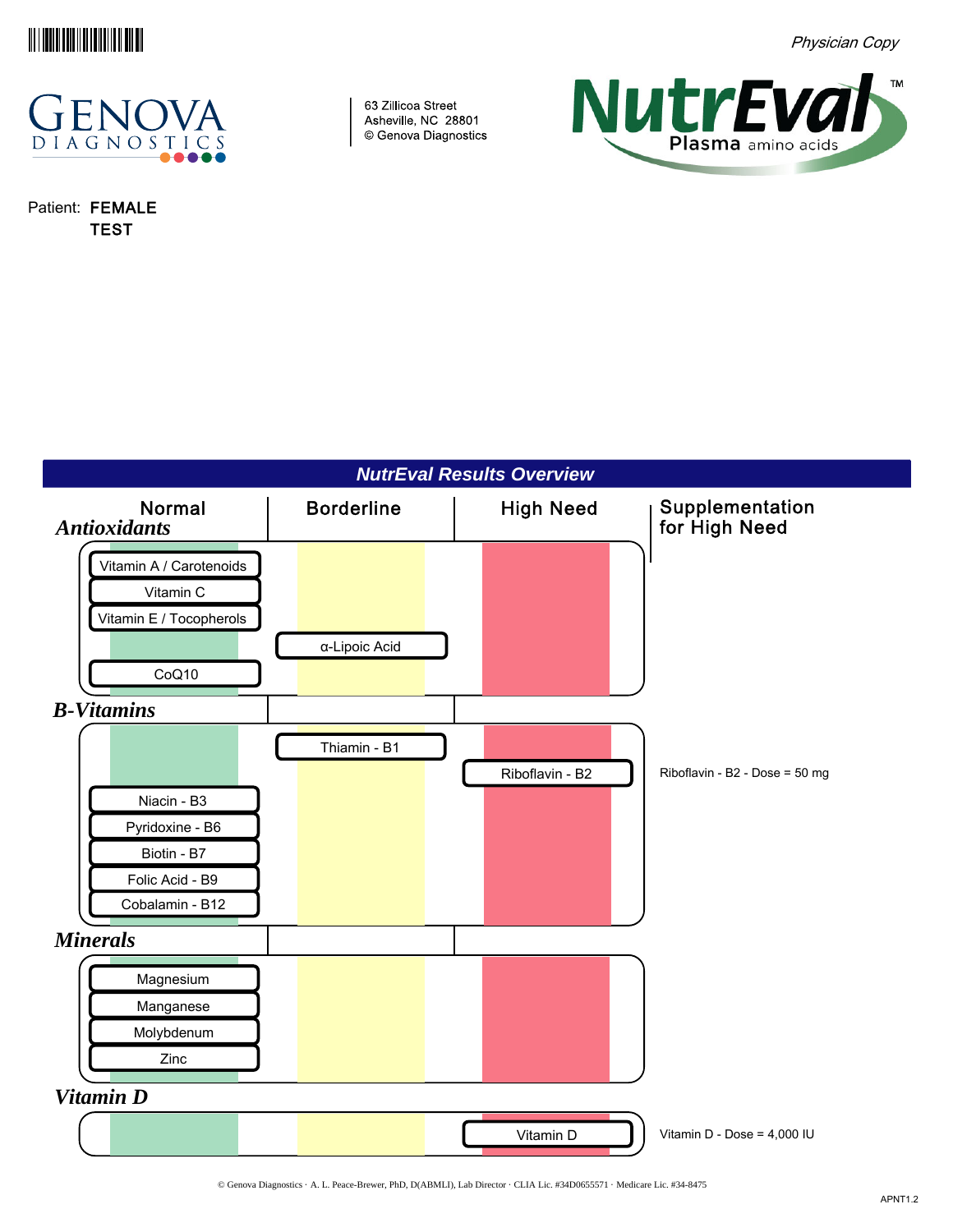## SUGGESTED SUPPLEMENT SCHEDULE

|                              | <b>Daily</b><br>Recommended |                                                  | Provider                               |
|------------------------------|-----------------------------|--------------------------------------------------|----------------------------------------|
| <b>Supplements</b>           | Intake (DRI)                | <b>Patient's Daily</b><br><b>Recommendations</b> | <b>Daily</b><br><b>Recommendations</b> |
| <b>Antioxidants</b>          |                             |                                                  |                                        |
| Vitamin A / Carotenoids      | 2,333 IU                    | 3,000 IU                                         |                                        |
| Vitamin C                    | 75 mg                       | 250 mg                                           |                                        |
| Vitamin E / Tocopherols      | <b>22 IU</b>                | 100 IU                                           |                                        |
| α-Lipoic Acid                |                             | 100 mg                                           |                                        |
| CoQ10                        |                             | 30 mg                                            |                                        |
| <b>B-Vitamins</b>            |                             |                                                  |                                        |
| Thiamin - B1                 | 1.1 <sub>mg</sub>           | $25 \, \text{mg}$                                |                                        |
| Riboflavin - B2              | 1.1 <sub>mg</sub>           | 50 mg                                            |                                        |
| Niacin - B3                  | 14 mg                       | 20 mg                                            |                                        |
| Pyridoxine - B6              | 1.5 <sub>mg</sub>           | $10 \, \text{mg}$                                |                                        |
| Biotin - B7                  | 30 mcg                      | 100 mcg                                          |                                        |
| Folic Acid - B9              | 400 mcg                     | 400 mcg                                          |                                        |
| Cobalamin - B12              | $2.4 \text{ mcg}$           | 100 mcg                                          |                                        |
| <b>Minerals</b>              |                             |                                                  |                                        |
| Magnesium                    | 320 mg                      | 400 mg                                           |                                        |
| Manganese                    | 1.8 mg                      | 3.0 mg                                           |                                        |
| Molybdenum                   | 45 mcg                      | 75 mcg                                           |                                        |
| Zinc                         | 8 mg                        | 10 <sub>mg</sub>                                 |                                        |
| <b>Essential Fatty Acids</b> |                             |                                                  |                                        |
| Omega-3 Oils                 | 500 mg                      | 1,000 mg                                         |                                        |
| <b>Digestive Support</b>     |                             |                                                  |                                        |
| Probiotics                   |                             | 10 billion CFU                                   |                                        |
| Pancreatic Enzymes           |                             | 0 IU                                             |                                        |
| <b>Other Vitamins</b>        |                             |                                                  |                                        |
| Vitamin D                    | 800 IU                      | 4,000 IU                                         |                                        |
| <b>Amino Acid</b>            | mg/day                      | <b>Amino Acid</b>                                | mg/day                                 |
| Arginine                     | 473                         | Methionine                                       | $\overline{0}$                         |
| Asparagine                   | $\overline{0}$              | Phenylalanine                                    | $\overline{52}$                        |
| Cysteine                     | 165                         | Serine                                           | $\overline{0}$                         |
| Glutamine                    | 64                          | Taurine                                          | 40                                     |
| Glycine                      | $\overline{0}$              | Threonine                                        | $\overline{\text{o}}$                  |
| Histidine                    | $\overline{0}$              | Tryptophan                                       | $\overline{0}$                         |
| Isoleucine                   | 200                         | Tyrosine                                         | 196                                    |
| Leucine                      | 415                         | Valine                                           | 291                                    |
| Lysine                       | $\overline{0}$              |                                                  |                                        |

Recommendations for age and gender-specific supplementation are set by comparing levels of nutrient functional need to optimal levels as described in the peer-reviewed literature. They are provided as guidance for short-term support of nutritional deficiencies only.

The Suggested Supplemental Schedule is provided at the request of the ordering practitioner. Any application of it as a therapeutic intervention is to be determined by the ordering practitioner.

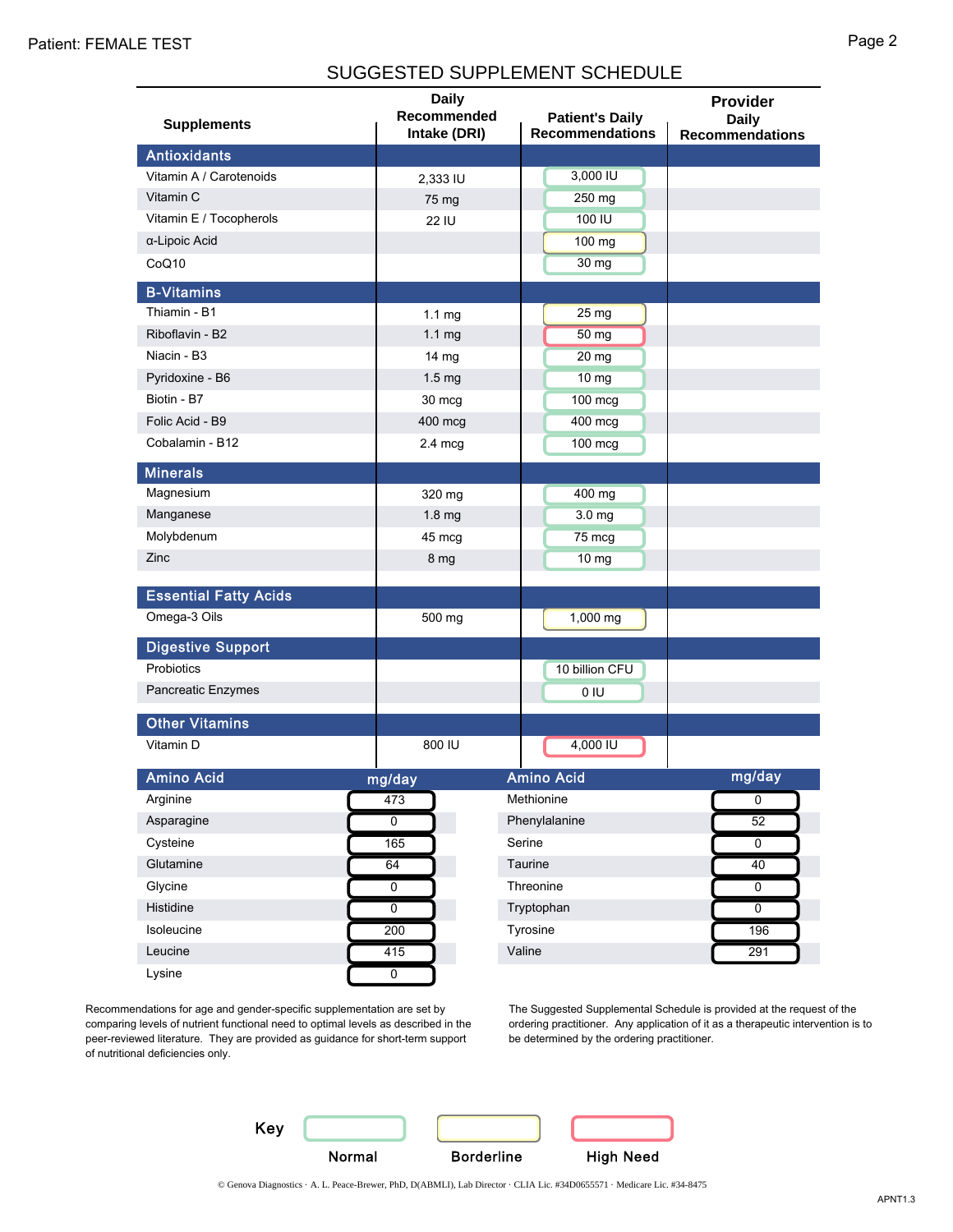# *Interpretation At-A-Glance*

#### *Nutritional Needs*

 $\mathsf{v}$ 

#### Antioxidants

|                                                                                                                                                                                                                                                                                                                                 | 3.000 IU         | 5,000 IU | 10.000 IU |
|---------------------------------------------------------------------------------------------------------------------------------------------------------------------------------------------------------------------------------------------------------------------------------------------------------------------------------|------------------|----------|-----------|
| Beta-carotene & other carotenoids are converted to vitamin A (retinol), involved<br>in vision, antioxidant & immune function, gene expression & cell growth.                                                                                                                                                                    |                  |          |           |
| Vitamin A deficiency may occur with chronic alcoholism, zinc deficiency,                                                                                                                                                                                                                                                        |                  |          |           |
| hypothyroidism, or oral contraceptives containing estrogen & progestin.                                                                                                                                                                                                                                                         |                  |          |           |
| > Deficiency may result in night blindness, impaired immunity, healing & tissue<br>regeneration, increased risk of infection, leukoplakia or keratosis.                                                                                                                                                                         |                  |          |           |
| Food sources include cod liver oil, fortified cereals & milk, eggs, sweet potato,<br>pumpkin, carrot, cantaloupe, mango, spinach, broccoli, kale & butternut squash.                                                                                                                                                            |                  |          |           |
|                                                                                                                                                                                                                                                                                                                                 |                  |          |           |
| Vitamin E / Tocopherols                                                                                                                                                                                                                                                                                                         |                  |          |           |
|                                                                                                                                                                                                                                                                                                                                 | 100 IU           | 200 IU   | 400 IU    |
| regulates cell signaling, influences immune function and inhibits coagulation.<br>Deficiency may occur with malabsorption, cholestyramine, colestipol, isoniazid,<br>orlistat, olestra and certain anti-convulsants (e.g., phenobarbital, phenytoin).                                                                           |                  |          |           |
| - Deficiency may result in peripheral neuropathy, ataxia, muscle weakness,<br>retinopathy, and increased risk of CVD, prostate cancer and cataracts.<br>Food sources include oils (olive, soy, corn, canola, safflower, sunflower), eggs,<br>nuts, seeds, spinach, carrots, avocado, dark leafy greens and wheat germ.<br>CoQ10 | Τ                |          |           |
|                                                                                                                                                                                                                                                                                                                                 |                  |          |           |
| CoQ10 is a powerful antioxidant that is synthesized in the body and contained<br>in cell membranes. CoQ10 is also essential for energy production & pH<br>regulation.                                                                                                                                                           | 30 <sub>mg</sub> | 60 mg    | 90 mg     |
| CoQ10 deficiency may occur with HMG-CoA reductase inhibitors (statins),<br>several anti-diabetic medication classes (biguanides, sulfonylureas) or beta-<br>blockers.                                                                                                                                                           |                  |          |           |
| Low levels may aggravate oxidative stress, diabetes, cancer, congestive heart<br>failure, cardiac arrhythmias, gingivitis and neurologic diseases.                                                                                                                                                                              |                  |          |           |

| Plant-based  |  |  |  |  |  |  |
|--------------|--|--|--|--|--|--|
| Antioxidants |  |  |  |  |  |  |

- Oxidative stress is the imbalance between the production of free radicals and the body's ability to readily detoxify these reactive species and/or repair the resulting damage with anti-oxidants.
- Oxidative stress can be endogenous (energy production and inflammation) or exogenous (exercise, exposure to environmental toxins).
- Oxidative stress has been implicated clinically in the development of neurodegenerative diseases, cardiovascular diseases and chronic fatigue syndrome.
- Antioxidants may be found in whole food sources (e.g., brightly colored fruits & vegetables, green tea, turmeric) as well as nutraceuticals (e.g., resveratrol, EGCG, lutein, lycopene, ginkgo, milk thistle, etc.).

| itamin C                                                                             | w. |                  |                 |
|--------------------------------------------------------------------------------------|----|------------------|-----------------|
|                                                                                      |    | $250 \text{ mg}$ | 500 mg 1,000 mg |
| Vitamin C is an antioxidant (also used in the regeneration of other antioxidants) It |    |                  |                 |

- Vitamin C is an antioxidant (also used in the regeneration of other antioxidants). It is involved in cholesterol metabolism, the production & function of WBCs and antibodies, and the synthesis of collagen, norepinephrine and carnitine.
- Deficiency may occur with oral contraceptives, aspirin, diuretics or NSAIDs.
- Deficiency can result in scurvy, swollen gingiva, periodontal destruction, loose teeth, sore mouth, soft tissue ulcerations, or increased risk of infection.
- Food sources include oranges, grapefruit, strawberries, tomato, sweet red pepper, broccoli and potato.

| a-Lipoic Acid |  |  |  |  |  |
|---------------|--|--|--|--|--|
|               |  |  |  |  |  |

50 mg 100 mg 200 mg

- α-Lipoic acid plays an important role in energy production, antioxidant activity (including the regeneration of vitamin C and glutathione), insulin signaling, cell signaling and the catabolism of α-keto acids and amino acids.
- High biotin intake can compete with lipoic acid for cell membrane entry.
- Optimal levels of α-lipoic acid may improve glucose utilization and protect against diabetic neuropathy, vascular disease and age-related cognitive decline.
- Main food sources include organ meats, spinach and broccoli. Lesser sources include tomato, peas, Brussels sprouts and brewer's yeast.

| Glutathione |  |  |  |  |  |  |
|-------------|--|--|--|--|--|--|

- Glutathione (GSH) is composed of cysteine, glutamine & glycine. GSH is a source of sulfate and plays a key role in antioxidant activity and detoxification of toxins.
- GSH requirement is increased with high-fat diets, cigarette smoke, cystinuria, chronic alcoholism, chronic acetaminophen use, infection, inflammation and toxic exposure.
- Deficiency may result in oxidative stress & damage, impaired detoxification, altered immunity, macular degeneration and increased risk of chronic illness.
- Food sources of GSH precursors include meats, poultry, fish, soy, corn, nuts, seeds, wheat germ, milk and cheese.

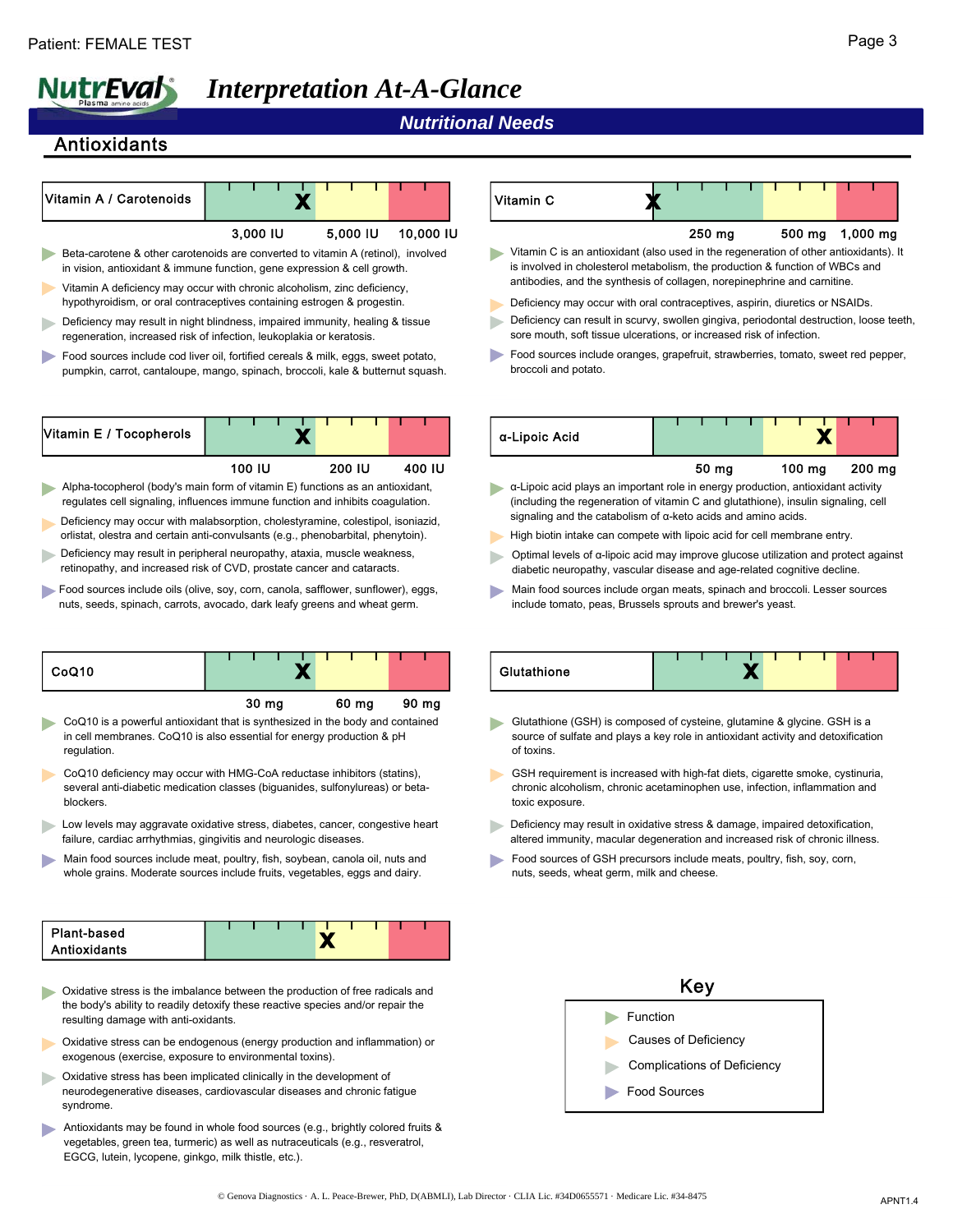# *Interpretation At-A-Glance*

# *Nutritional Needs*

#### B-Vitamins

| Thiamin - B1                                                                                                                                                           |                  | X                |       | Pyridoxine - B6                                                                               |
|------------------------------------------------------------------------------------------------------------------------------------------------------------------------|------------------|------------------|-------|-----------------------------------------------------------------------------------------------|
|                                                                                                                                                                        | 10 <sub>mg</sub> | 25 <sub>mg</sub> | 50 mg |                                                                                               |
| B1 is a required cofactor for enzymes involved in energy production from food,<br>and for the synthesis of ATP, GTP, DNA, RNA and NADPH.                               |                  |                  |       | B6 (as P5P) is a cofactor for enzyn<br>and synthesis of neurotransmitters.                    |
| Low B1 can result from chronic alcoholism, diuretics, digoxin, oral contraceptives<br>and HRT, or large amounts of tea & coffee (contain anti-B1 factors).             |                  |                  |       | Low B6 may result from chronic ald<br>contraceptives and HRT), anti-TB r                      |
| B1 deficiency may lead to dry beriberi (e.g., neuropathy, muscle weakness),<br>wet beriberi (e.g., cardiac problems, edema), encephalopathy or dementia.               |                  |                  |       | B6 deficiency may result in neurold<br>seizures), oral inflammation, impai                    |
| Food sources include lentils, whole grains, wheat germ, Brazil nuts, peas,<br>organ meats, brewer's yeast, blackstrap molasses, spinach, milk & eggs.                  |                  |                  |       | Food sources include poultry, beef,<br>soybean, lentils, nuts & seeds                         |
| Riboflavin - B2                                                                                                                                                        |                  |                  | Х     | Biotin - B7                                                                                   |
|                                                                                                                                                                        | 10 mg            | 25 <sub>mg</sub> | 50 mg |                                                                                               |
| B2 is a key component of enzymes involved in antioxidant function, energy<br>production, detoxification, methionine metabolism and vitamin activation.                 |                  |                  |       | Biotin is a cofactor for enzymes inv<br>synthesis, mitochondrial FA oxidati                   |
| Low B2 may result from chronic alcoholism, some anti-psychotic medications,<br>oral contraceptives, tricyclic antidepressants, quinacrine or adriamycin.               |                  |                  |       | transcription.<br>Deficiency may result from certain                                          |
| B2 deficiency may result in oxidative stress, mitochondrial dysfunction, low uric<br>acid, low B3 or B6, high homocysteine, anemia or oral & throat inflammation.      |                  |                  |       | whites, long-term TPN, anticonvuls<br>antibiotics.                                            |
| Food sources include milk, cheese, eggs, whole grains, beef, chicken, wheat<br>germ, fish, broccoli, asparagus, spinach, mushrooms and almonds.                        |                  |                  |       | Low levels may result in neurologic<br>hair loss, scaly rash on face or gen                   |
|                                                                                                                                                                        |                  |                  |       | Food sources include yeast, whole<br>meats, fish, wheat, nuts & seeds, a<br>cauliflower.      |
| Niacin - B3                                                                                                                                                            | X                |                  |       | Folic Acid - B9                                                                               |
|                                                                                                                                                                        | 20 <sub>mg</sub> | 30 mg            | 50 mg |                                                                                               |
| B3 is used to form NAD and NADP, involved in energy production from food, fatty<br>acid & cholesterol synthesis, cell signaling, DNA repair & cell differentiation.    |                  |                  |       | Folic acid plays a key role in coenz<br>methylation, nucleic acids & amino                    |
| Low B3 may result from deficiencies of tryptophan (B3 precursor), B6, B2 or Fe<br>(cofactors in B3 production), or from long-term isoniazid or oral contraceptive use. |                  |                  |       | Low folate may result from alcoholi<br>blockers, some diuretics and anti-c                    |
| B3 deficiency may result in pellagra (dermatitis, diarrhea, dementia), neurologic                                                                                      |                  |                  |       | trimethoprim, pyrimethamine, triam                                                            |
| symptoms (e.g., depression, memory loss), bright red tongue or fatigue.<br>Food sources include poultry, beef, organ meats, fish, whole grains, peanuts,               |                  |                  |       | Folate deficiency can result in aner<br>homocysteine, impaired immunity,                      |
| seeds, lentils, brewer's yeast and lima beans.                                                                                                                         |                  |                  |       | Food sources include fortified grain                                                          |
|                                                                                                                                                                        |                  |                  |       | Cobalamin - B12                                                                               |
|                                                                                                                                                                        |                  |                  |       |                                                                                               |
|                                                                                                                                                                        |                  |                  |       | B12 plays important roles in energ<br>methylation, synthesis of hemoglol<br>cells, DNA & RNA. |
|                                                                                                                                                                        |                  |                  |       | Low B12 may result from alcoholis                                                             |

| Pyridoxine - B6                                                                                                                                                                                                                 |                  |  |         |                   |         |
|---------------------------------------------------------------------------------------------------------------------------------------------------------------------------------------------------------------------------------|------------------|--|---------|-------------------|---------|
|                                                                                                                                                                                                                                 | 10 <sub>mg</sub> |  | 25 mg   | 50 mg             |         |
| B6 (as P5P) is a cofactor for enzymes involved in glycogenolysis & gluconeogenesis,<br>and synthesis of neurotransmitters, heme, B3, RBCs and nucleic acids.                                                                    |                  |  |         |                   |         |
| Low B6 may result from chronic alcoholism, long-term diuretics, estrogens (oral<br>contraceptives and HRT), anti-TB meds, penicillamine, L-DOPA or digoxin.                                                                     |                  |  |         |                   |         |
| B6 deficiency may result in neurologic symptoms (e.g., irritability, depression,<br>seizures), oral inflammation, impaired immunity or increased homocysteine.                                                                  |                  |  |         |                   |         |
| Food sources include poultry, beef, beef liver, fish, whole grains, wheat germ,<br>soybean, lentils, nuts & seeds, potato, spinach and carrots.                                                                                 |                  |  |         |                   |         |
| Biotin - B7                                                                                                                                                                                                                     |                  |  |         |                   |         |
|                                                                                                                                                                                                                                 | 100 mcg          |  | 200 mcg |                   | 400 mcg |
| Biotin is a cofactor for enzymes involved in functions such as fatty acid<br>synthesis, mitochondrial FA oxidation, gluconeogenesis and DNA replication &<br>transcription.                                                     |                  |  |         |                   |         |
| Deficiency may result from certain inborn errors, chronic intake of raw egg<br>whites, long-term TPN, anticonvulsants, high-dose B5, sulfa drugs & other<br>antibiotics.                                                        |                  |  |         |                   |         |
| Low levels may result in neurologic symptoms (e.g., paresthesias, depression),<br>hair loss, scaly rash on face or genitals or impaired immunity.                                                                               |                  |  |         |                   |         |
| Food sources include yeast, whole grains, wheat germ, eggs, cheese, liver,<br>meats, fish, wheat, nuts & seeds, avocado, raspberries, sweet potato and<br>cauliflower.                                                          |                  |  |         |                   |         |
| Folic Acid - B9                                                                                                                                                                                                                 |                  |  |         |                   |         |
|                                                                                                                                                                                                                                 | 400 mcg          |  | 800 mcg | $1,200$ mcg       |         |
| Folic acid plays a key role in coenzymes involved in DNA and SAMe synthesis,<br>methylation, nucleic acids & amino acid metabolism and RBC production.                                                                          |                  |  |         |                   |         |
| Low folate may result from alcoholism, high-dose NSAIDs, diabetic meds, H2<br>blockers, some diuretics and anti-convulsants, SSRIs, methotrexate,<br>trimethoprim, pyrimethamine, triamterene, sulfasalazine or cholestyramine. |                  |  |         |                   |         |
| Folate deficiency can result in anemia, fatigue, low methionine, increased<br>homocysteine, impaired immunity, heart disease, birth defects and CA risk.                                                                        |                  |  |         |                   |         |
| Food sources include fortified grains, green vegetables, beans & legumes.                                                                                                                                                       |                  |  |         |                   |         |
|                                                                                                                                                                                                                                 |                  |  |         |                   |         |
| Cobalamin - B12                                                                                                                                                                                                                 |                  |  |         |                   |         |
|                                                                                                                                                                                                                                 | 100 mcg          |  |         | 500 mcg 1,000 mcg |         |

- $sm$ , malabsorption, hypochlorhydria (e.g., from atrophic gastritis, H. pylori infection, pernicious anemia, H2 blockers, PPIs), vegan diets, diabetic meds, cholestyramine, chloramphenicol, neomycin or colchicine.
- B12 deficiency can lead to anemia, fatigue, neurologic symptoms (e.g., paresthesias, memory loss, depression, dementia), methylation defects or chromosome breaks.
- Food sources include shellfish, red meat poultry, fish, eggs, milk and cheese.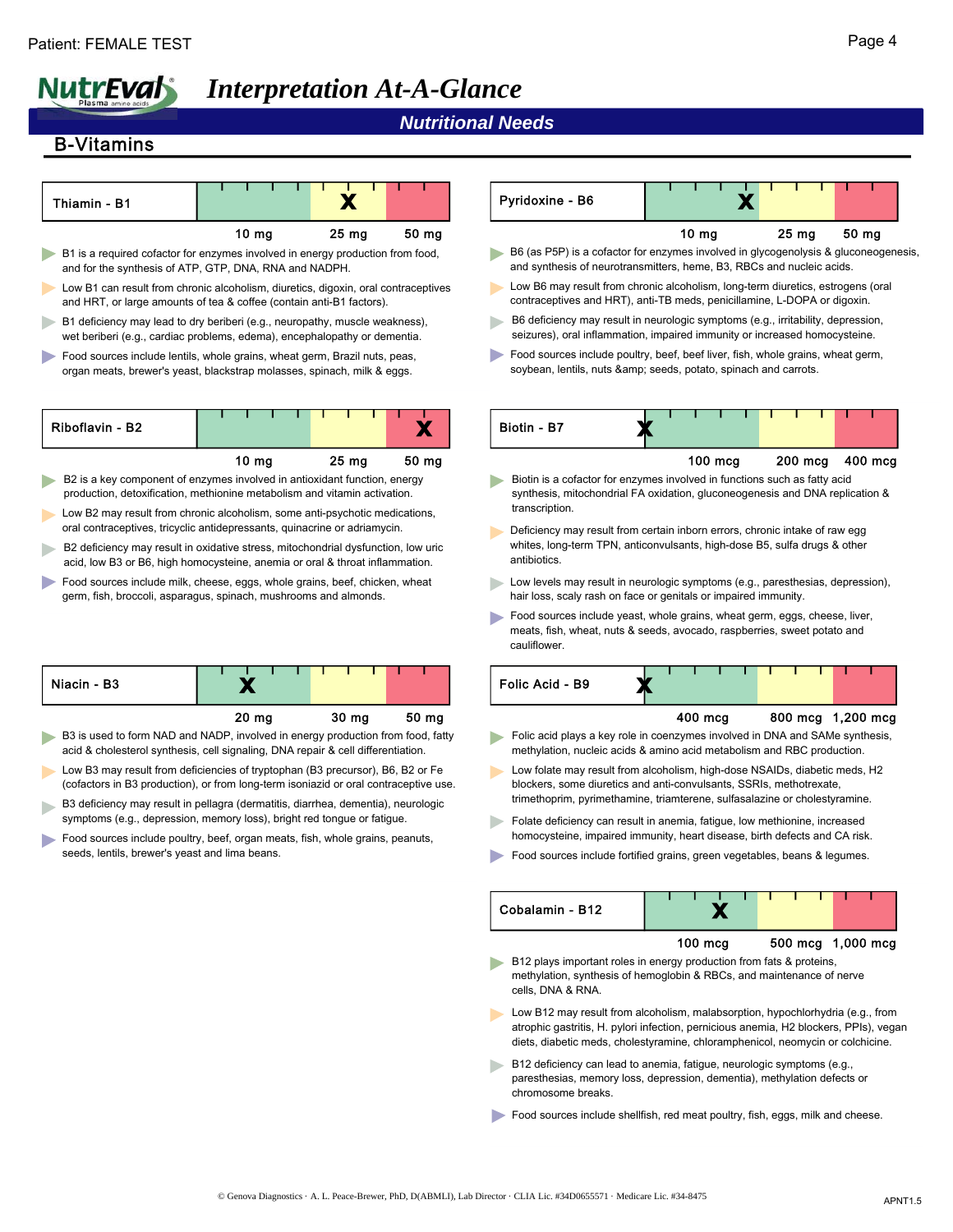# *Interpretation At-A-Glance*

#### *Nutritional Needs*

## Minerals

| Manganese                                                                                                                                                   |                   |                   |        |
|-------------------------------------------------------------------------------------------------------------------------------------------------------------|-------------------|-------------------|--------|
|                                                                                                                                                             | 3.0 <sub>ma</sub> | 5.0 <sub>ma</sub> | 7.0 mg |
| Manganese plays an important role in antioxidant function, gluconeogenesis,<br>the urea cycle, cartilage & bone formation, energy production and digestion. |                   |                   |        |

- Impaired absorption of Mn may occur with excess intake of Fe, Ca, Cu, folic acid, or phosphorous compounds, or use of long-term TPN, Mg-containing antacids or laxatives.
- Deficiency may result in impaired bone/connective tissue growth, glucose & lipid dysregulation, infertility, oxidative stress, inflammation or hyperammonemia.
- Food sources include whole grains, legumes, dried fruits, nuts, dark green leafy vegetables, liver, kidney and tea.

| Molybdenum | - 7 |        |  |  |                   |         |  |
|------------|-----|--------|--|--|-------------------|---------|--|
|            |     | 75 mcg |  |  | $150 \text{ mca}$ | 300 mcg |  |

- Molybdenum is a cofactor for enzymes that convert sulfites to sulfate, and nucleotides to uric acid, and that help metabolize aldehydes & other toxins.
- Low Mo levels may result from long-term TPN that does not include Mo.
- Mo deficiency may result in increased sulfite, decreased plasma uric acid (and antioxidant function), deficient sulfate, impaired sulfation (detoxification), neurologic disorders or brain damage (if severe deficiency).
- Food sources include buckwheat, beans, grains, nuts, beans, lentils, meats and vegetables (although Mo content of plants depends on soil content).

# Essential Fatty Acids

| <b>Need for Essential</b><br><b>Fatty Acids</b> |        |                             |  |
|-------------------------------------------------|--------|-----------------------------|--|
|                                                 | 500 mg | $1,000 \text{ ma}$ 2,000 mg |  |

- Omega-3 (O3) and Omega-6 (O6) fatty acids are polyunsaturated fatty acids that
- cannot be synthesized by the human body. They are classified as essential nutrients and must be obtained from dietary sources.
- The standard American diet is much higher in O6 than O3 fatty acids. Deficiency of EFAs may result from poor dietary intake and/or poor conversion from food sources.
- EFA deficiency is associated with decreased growth & development of infants and children, dry skin/rash, poor wound healing, and increased risk of infection, cardiovascular and inflammatory diseases.
- Dietary sources of the O6 Linoleic Acid (LA) include vegetable oils, nuts, seeds and some vegetables. Dietary sources of the O3 a-Linolenic Acid (ALA) include flaxseeds, walnuts, and their oils. Fish (mackerel, salmon, sardines) are the major dietary sources of the O3 fatty acids EPA and DHA.

| Magnesium                                                                                                                                                      |        |        |        |
|----------------------------------------------------------------------------------------------------------------------------------------------------------------|--------|--------|--------|
|                                                                                                                                                                | 400 mg | 600 mg | 800 mg |
| Magnesium is involved in >300 metabolic reactions. Key areas include energy<br>production, bone & ATP formation, muscle & nerve conduction and cell signaling. |        |        |        |

- Deficiency may occur with malabsorption, alcoholism, hyperparathyroidism, renal disorders (wasting), diabetes, diuretics, digoxin or high doses of zinc.
- Low Mg may result in muscle weakness/spasm, constipation, depression, hypertension, arrhythmias, hypocalcemia, hypokalemia or personality changes.
- Food sources include dark leafy greens, oatmeal, buckwheat, unpolished grains, chocolate, milk, nuts & seeds, lima beans and molasses.

| Zinc | $\mathbf{u}$ |                  |  |                 |  |                  |
|------|--------------|------------------|--|-----------------|--|------------------|
|      |              | 10 <sub>ma</sub> |  | $20 \text{ ma}$ |  | 30 <sub>ma</sub> |

- Zinc plays a vital role in immunity, protein metabolism, heme synthesis, growth & development, reproduction, digestion and antioxidant function.
- Low levels may occur with malabsorption, alcoholism, chronic diarrhea, diabetes, excess Cu or Fe, diuretics, ACE inhibitors, H2 blockers or digoxin.
- Deficiency can result in hair loss and skin rashes, also impairments in growth & healing, immunity, sexual function, taste & smell and digestion.
- Food sources include oysters, organ meats, soybean, wheat germ, seeds, nuts, red meat, chicken, herring, milk, yeast, leafy and root vegetables.

## *Digestive Support*

| Need for<br><b>Probiotics</b> |                 |                   |  |
|-------------------------------|-----------------|-------------------|--|
|                               | <b>10 B CFU</b> | 25 B CFU 50 B CFU |  |

- Probiotics have many functions. These include: production of some B vitamins and vitamin K; enhance digestion & absorption; decrease severity of diarrheal illness; modulate of immune function & intestinal permeability.
- Alterations of gastrointestinal microflora may result from C-section delivery, antibiotic use, improved sanitation, decreased consumption of fermented foods and use of certain drugs.
- Some of the diseases associated with microflora imbalances include: IBS, IBD, fibromyalgia, chronic fatigue syndrome, obesity, atopic illness, colic and cancer.
- Food sources rich in probiotics are yogurt, kefir and fermented foods.

| Need for<br><b>Pancreatic Enzymes</b> |  |           |
|---------------------------------------|--|-----------|
|                                       |  | 10.000 IU |

- Pancreatic enzymes are secreted by the exocrine glands of the pancreas and include protease/peptidase, lipase and amylase.
- Pancreatic exocrine insufficiency may be primary or secondary in nature. Any indication of insufficiency warrants further evaluation for underlying cause (i.e., celiac disease, small intestine villous atrophy, small bowel bacterial overgrowth).
- A high functional need for digestive enzymes suggests that there is an impairment related to digestive capacity.
- **Determining the strength of the pancreatic enzyme support depends on the** degree of functional impairment. Supplement potency is based on the lipase units present in both prescriptive and non-prescriptive agents.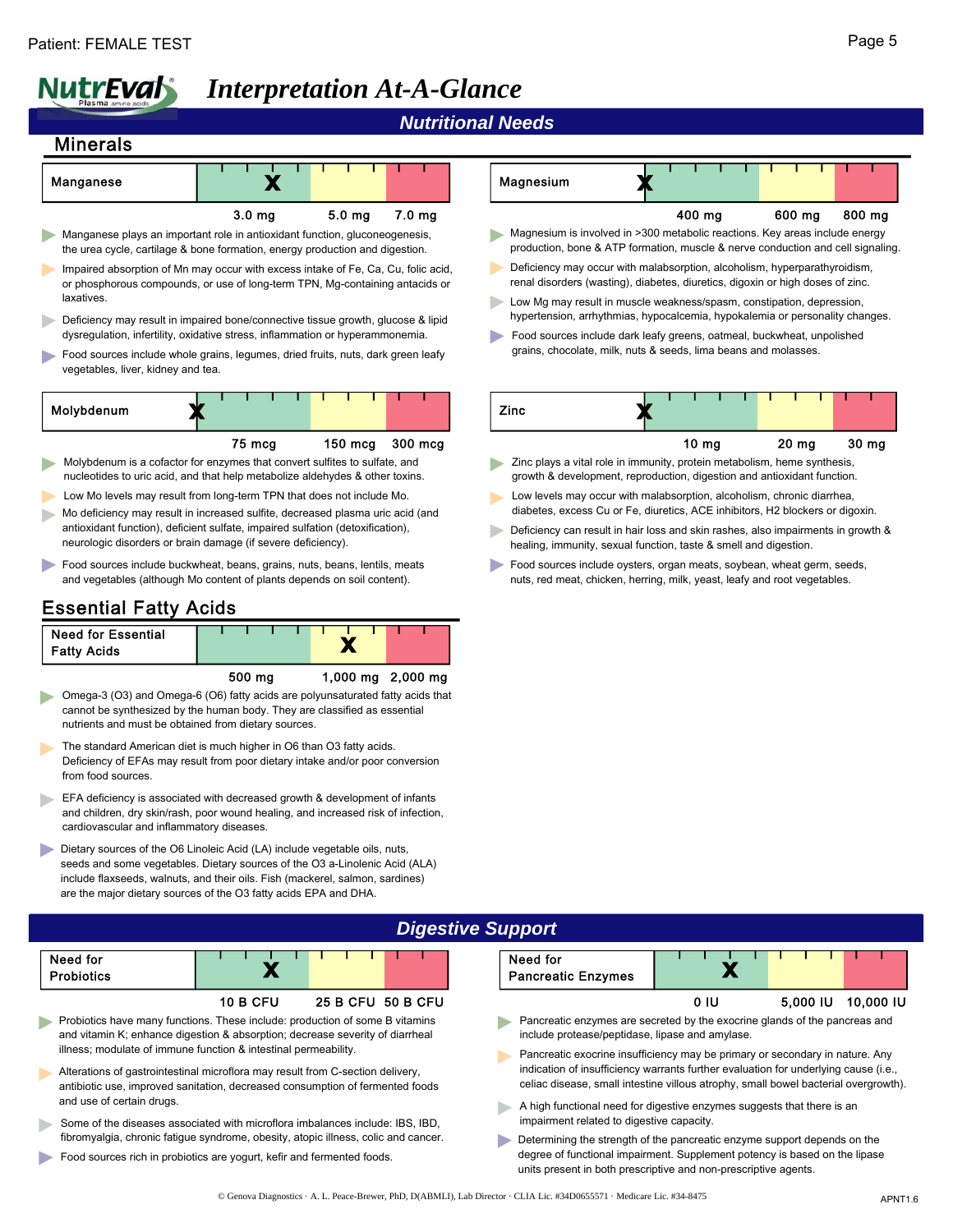# *Functional Imbalances*



- Mitochondria are a primary site of generation of reactive oxygen species. Oxidative damage is considered an important factor in decline of physiologic function that occurs with aging and stress.
- Mitochondrial defects have been identified in cardiovascular disease, fatigue syndromes, neurologic disorders such as Parkinson's and Alzheimer's disease, as well as a variety of genetic conditions. Common nutritional deficiencies can impair mitochondrial efficiency.

| Toxic Exposure |  |  |  |  |  |  |
|----------------|--|--|--|--|--|--|
|                |  |  |  |  |  |  |

- Methyl tert-Butyl Ether (MTBE) is a common gasoline additive used to increase octane ratings, and has been found to contaminate ground water supplies where gasoline is stored. Inhalation of MTBE may cause nose and throat irritation, as well as headaches, nausea, dizziness and mental confusion. Animal studies suggest that drinking MTBE may cause gastrointestinal irritation, liver and kidney damage and nervous system effects.
- Styrene is classified by the US EPA as a "potential human carcinogen," and is found widely distributed in commercial products such as rubber, plastic, insulation, fiberglass, pipes, food containers and carpet backing.
- Levels of these toxic substances should be examined within the context of the body's functional capacity for methylation and need for glutathione.



- Methylation is an enzymatic process that is critical for both synthesis and inactivation. DNA, estrogen and neurotransmitter metabolism are all dependent on appropriate methylation activity.
- B vitamins and other nutrients (methionine, magnesium, selenium) functionally support catechol-O-methyltransferase (COMT), the enzyme responsible for methylation.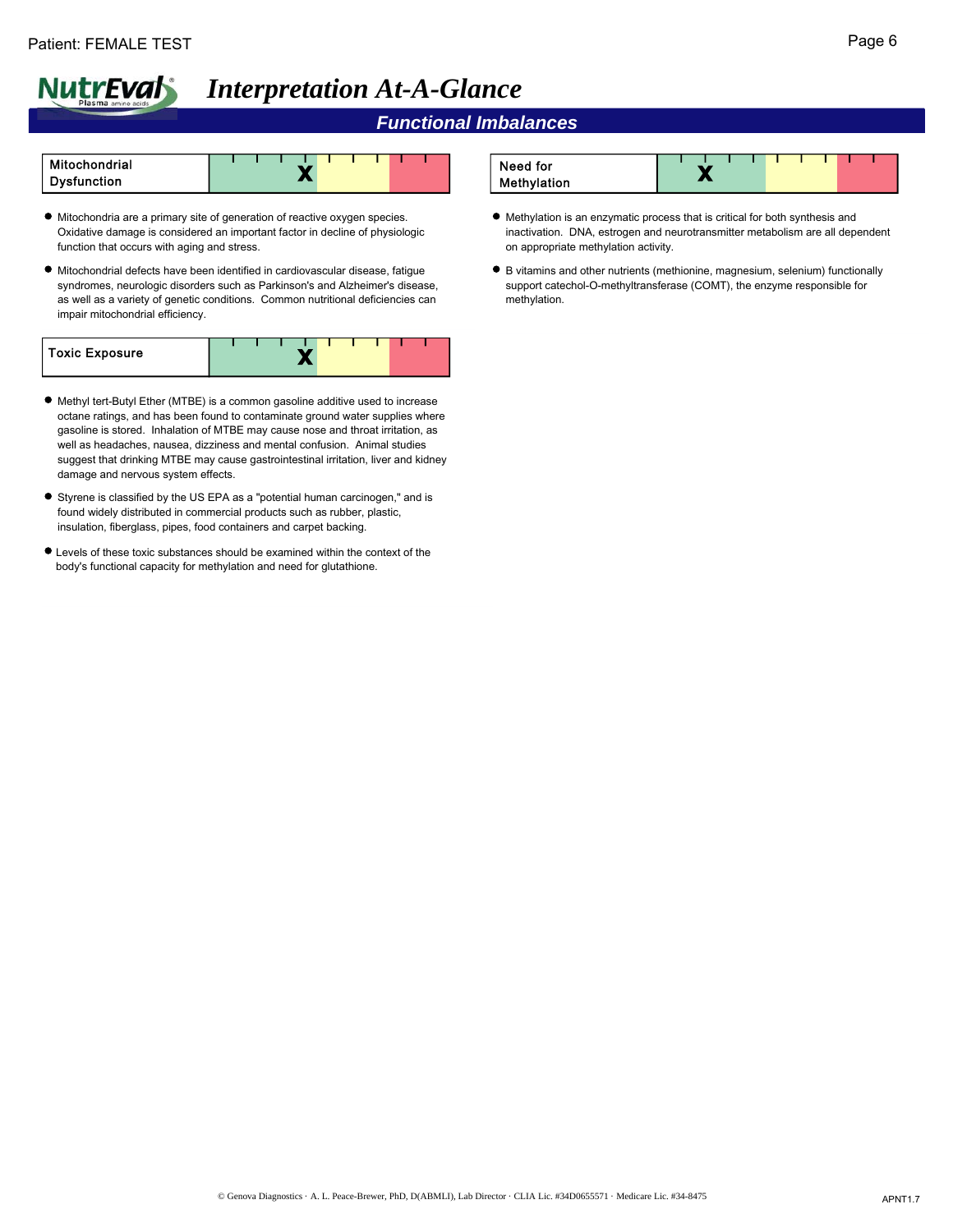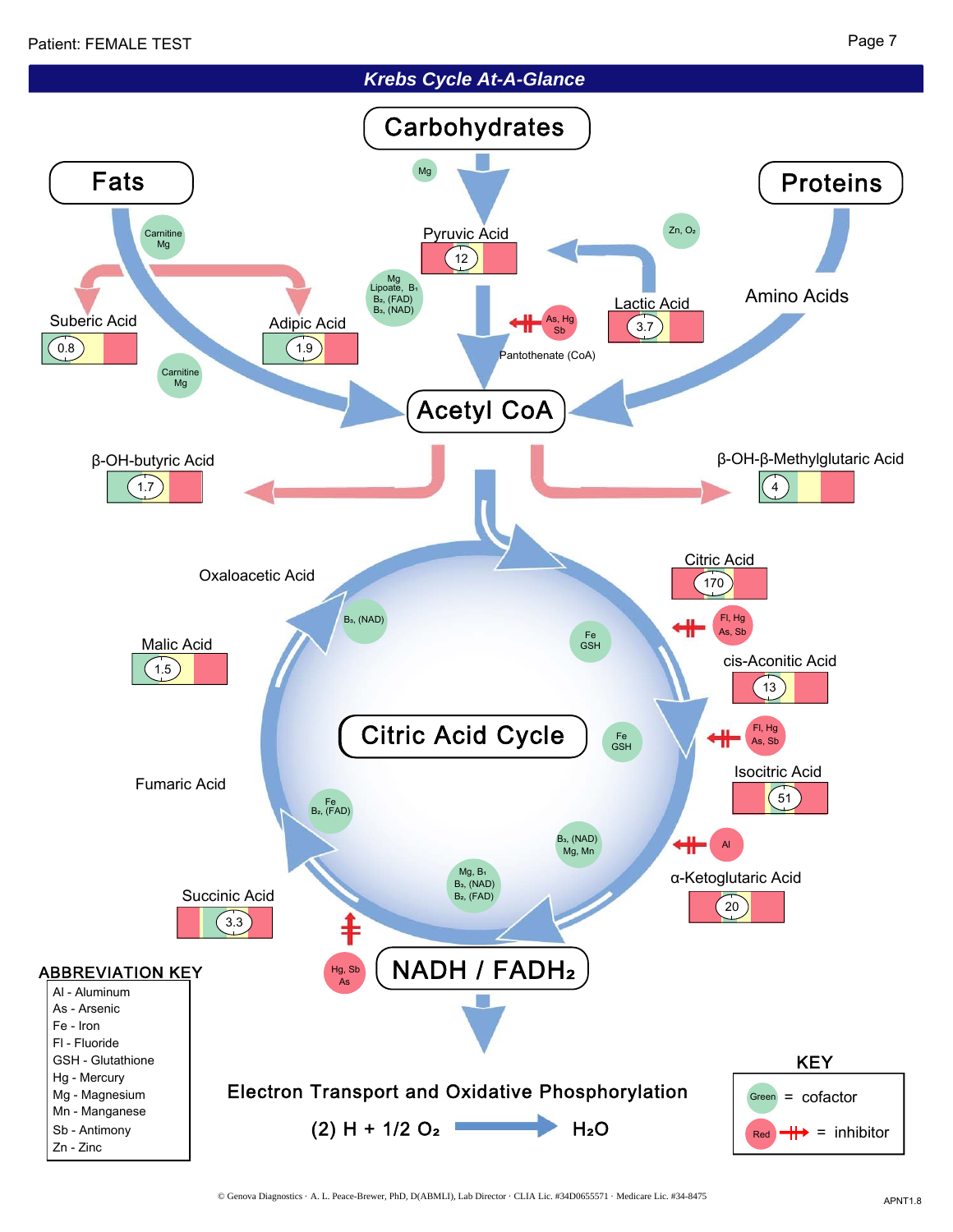## Patient: FEMALE TEST Page 8

# All biomarkers reported in mmol/mol creatinine unless otherwise noted.  $Methodolic\ Analysis\ Markets\ (Urine)$

# *Malabsorption and Dysbiosis Markers*

| <b><i>INGRUSSION DUCKS DYSDIOSIS INGLINIA</i></b> |      |  |                        |  |
|---------------------------------------------------|------|--|------------------------|--|
| <b>Malabsorption Markers</b>                      |      |  | <b>Reference Range</b> |  |
| Indoleacetic Acid (IAA)                           | 1.1  |  | $= 42$                 |  |
| Phenylacetic Acid (PAA)                           | 0.09 |  | $= 0.12$               |  |
| <b>Dooterial Duchicois Markers</b>                |      |  |                        |  |

#### Bacterial Dysbiosis Markers

| Dihydroxyphenylpropionic Acid<br>(DHPPA) | 1.3 |      | $\le$ = 5.3 |
|------------------------------------------|-----|------|-------------|
| 3-Hydroxyphenylacetic Acid               | 2.7 |      | $= 8.1$     |
| 4-Hydroxyphenylacetic Acid               | 9   |      | $= 29$      |
| Benzoic Acid                             |     | 0.07 | $= 0.05$    |
| <b>Hippuric Acid</b>                     | 99  |      | $\leq$ 603  |

# Yeast / Fungal Dysbiosis Markers

| Arabinose            | 40 | $= 96$      |
|----------------------|----|-------------|
| l Citramalic Acid    | 3. | $\le$ = 5.8 |
| <b>Tartaric Acid</b> | 9  | $= 15$      |

# *Cellular Energy & Mitochondrial Metabolites*

| <b>Carbohydrate Metabolism</b> |     |  | <b>Reference Range</b> |
|--------------------------------|-----|--|------------------------|
| Lactic Acid                    | 3.7 |  | $1.9 - 19.8$           |
| <b>Pyruvic Acid</b>            | 12  |  | $7-32$                 |
| β-OH-Butyric Acid (BHBA)       | 1.7 |  | $= 28$                 |

# Energy Metabolism

| Citric Acid                         | 170 | 40-520      |
|-------------------------------------|-----|-------------|
| Cis-Aconitic Acid                   | 13  | 10-36       |
| <b>Isocitric Acid</b>               | 51  | $22 - 65$   |
| α-Ketoglutaric Acid<br>(AKG)        | 20  | $4 - 52$    |
| Succinic Acid                       | 3.3 | $0.4 - 4.6$ |
| Malic Acid                          | 1.5 | $= 3.0$     |
| β-OH-β-Methylglutaric Acid<br>(HMG) |     | $= 15$      |

## Fatty Acid Metabolism

| Adipic Acid    | . . 9 | $\leq$ 2.8 |
|----------------|-------|------------|
| l Suberic Acid | 0.8   | $\leq$ 2.1 |

# *Creatinine Concentration*

|                | <b>Reference Range</b> |
|----------------|------------------------|
| l Creatinine ◆ | 3.1-19.5 mmol/L        |

Methodology: GCMS, LC/MS/MS, Alkaline Picrate

# *Neurotransmitter Metabolites*

|                              |      | <b>Reference Range</b> |
|------------------------------|------|------------------------|
| Vanilmandelic Acid           | 1.5  | $0.4 - 3.6$            |
| Homovanillic Acid            | 2.5  | $1.2 - 5.3$            |
| 5-OH-indoleacetic Acid       | 11.4 | $3.8 - 12.1$           |
| 3-Methyl-4-OH-phenylglycol   | 0.08 | $0.02 - 0.22$          |
| Kynurenic Acid               | 2.4  | $= 7.1$                |
| Quinolinic Acid              | 3.3  | $= 9.1$                |
| Kynurenic / Quinolinic Ratio |      | $>= 0.44$              |

# *Vitamin Markers*

|                                   |      |      | <b>Reference Range</b> |
|-----------------------------------|------|------|------------------------|
| α-Ketoadipic Acid                 | 0.7  |      | $= 1.7$                |
| α-Ketoisovaleric Acid             | 0.51 |      | $= 0.97$               |
| α-Ketoisocaproic Acid             | 0.51 |      | $= 0.89$               |
| α-Keto-β-Methylvaleric Acid       | 1.7  |      | $= 2.1$                |
| Formiminoglutamic Acid<br>(FIGIu) | 0.6  |      | $\le$ = 1.5            |
| Glutaric Acid                     |      | 0.55 | $= 0.51$               |
| Isovalerylglycine                 | 2.8  |      | $= 3.7$                |
| Methylmalonic Acid                | 0.5  |      | $= 1.9$                |
| Xanthurenic Acid                  | 0.26 |      | $\leq$ 0.96            |
| 3-Hydroxypropionic Acid           | 8    |      | $5 - 22$               |
| 3-Hydroxyisovaleric Acid          | 14   |      | $= 29$                 |

## *Toxin & Detoxification Markers*

|                                           |      | <b>Reference Range</b> |
|-------------------------------------------|------|------------------------|
| α-Ketophenylacetic Acid<br>(from Styrene) | 0.22 | $= 0.46$               |
| α-Hydroxyisobutyric Acid<br>(from MTBE)   | 5.4  | $= 6.7$                |
| Orotic Acid                               | 0.53 | $0.33 - 1.01$          |
| <b>Pyroglutamic Acid</b>                  | 22   | 16-34                  |

## *Tyrosine Metabolism*

## Reference Range

| Homogentisic Acid          |      | $\leq$ = 19 |
|----------------------------|------|-------------|
| 2-Hydroxyphenylacetic Acid | 49.ر | $\leq$ 0.76 |

Metabolic Analysis Reference Ranges are Age Specific

The performance characteristics of all assays have been verified by Genova Diagnostics, Inc. Unless otherwise noted with ◆, the assay has not been cleared by the U.S. Food and Drug Administration.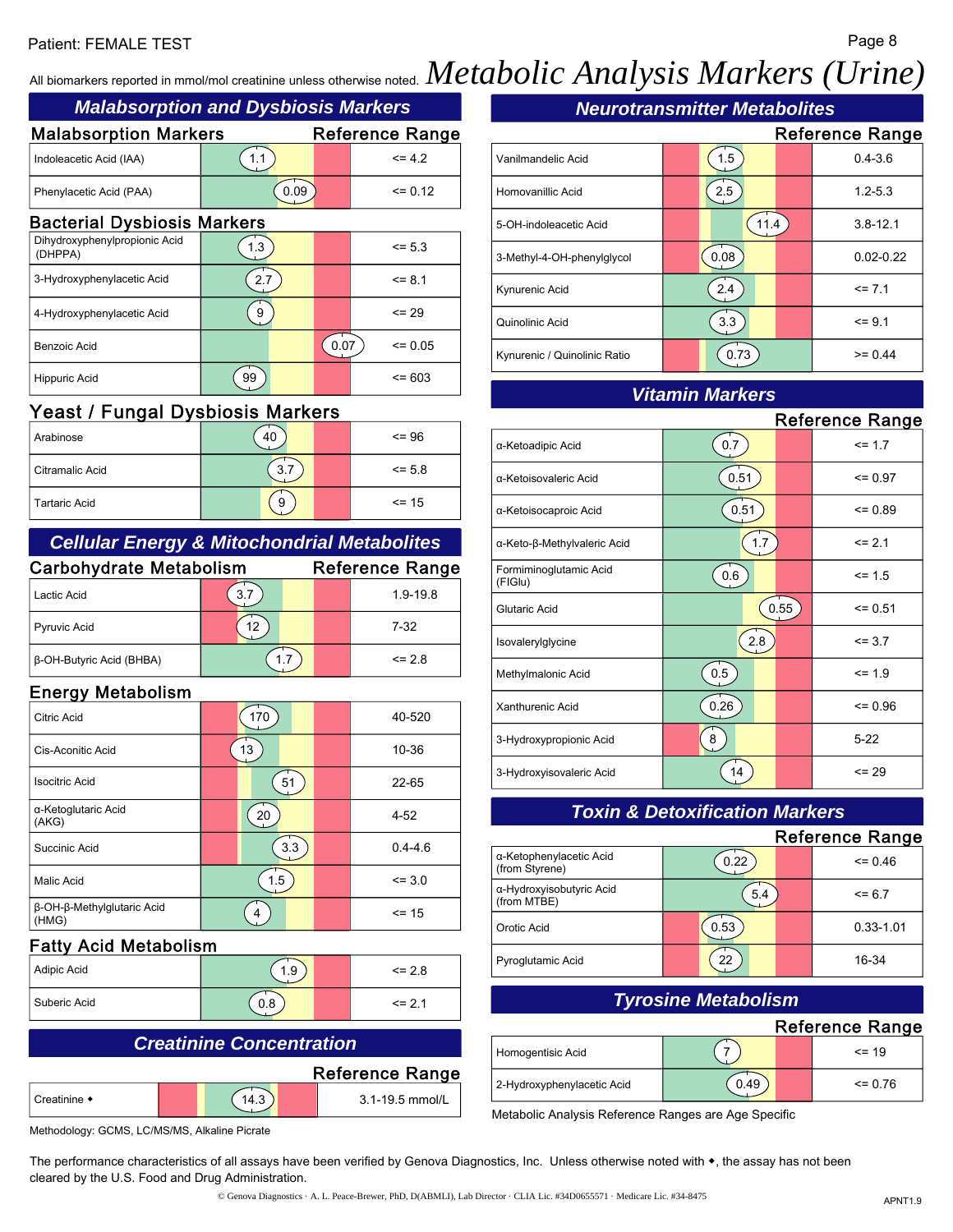All biomarkers reported in micromoles per deciliter unless stated otherwise.

## *Nutritionally Essential Amino Acids*

| <b>Amino Acid</b> |      | <b>Reference Range</b> |  |
|-------------------|------|------------------------|--|
| Arginine          | 4.4  | $6.0 - 17.5$           |  |
| Histidine         | 7.7  | $6.5 - 13.3$           |  |
| Isoleucine        | 6.54 | 5.79-18.69             |  |
| Leucine           | 12.0 | 12.1-36.1              |  |
| Lysine            | 17.3 | 13.7-34.7              |  |
| Methionine        | 3.2  | $2.3 - 6.5$            |  |
| Phenylalanine     | 7.32 | 6.07-17.46             |  |
| Taurine           | 5.26 | 4.41-10.99             |  |
| Threonine         | 9.00 | 6.42-16.32             |  |
| Tryptophan        | 4.46 | 2.65-6.67              |  |
| Valine            | 16.8 | 18.3-42.6              |  |

## *Nonessential Protein Amino Acids*

| <b>Amino Acid</b>   |                                               | <b>Reference Range</b> |
|---------------------|-----------------------------------------------|------------------------|
| Alanine             | 25                                            | 23-62                  |
| Asparagine          | 5.3                                           | $3.5 - 11.6$           |
| Aspartic Acid       | <dl< td=""><td><math>= 0.67</math></td></dl<> | $= 0.67$               |
| Cyst(e)ine          | 5.9                                           | $5.9 - 19.9$           |
| y-Aminobutyric Acid | 0.05                                          | $= 0.06$               |
| Glutamic Acid       | 4.6                                           | $2.0 - 14.5$           |
| Glutamine           | 53                                            | 44-111                 |
| Proline             | 26                                            | 15-57                  |
| Tyrosine            | 6.5                                           | $6.2 - 18.5$           |

#### Methodology: LC/MS/MS

Amino Acid Reference Ranges are age specific.

The performance characteristics of all assays have been verified by Genova Diagnostics, Inc. Assays have not been cleared by the U.S. Food and Drug Administration.

# Patient: FEMALE TEST Page 9 *Amino Acids (Plasma)*

| <b>nino Acids</b>        | <b>Intermediary Metabolites</b>   |                                                        |  |                        |  |
|--------------------------|-----------------------------------|--------------------------------------------------------|--|------------------------|--|
| Reference Range          | <b>B Vitamin Markers</b>          |                                                        |  | <b>Reference Range</b> |  |
| $6.0 - 17.5$             | α-Aminoadipic Acid                | 0.12                                                   |  | $= 0.28$               |  |
| $6.5 - 13.3$             | α-Amino-N-butyric<br>Acid         | 3.00                                                   |  | 1.76-9.99              |  |
| 5.79-18.69               | β-Aminoisobutyric<br>Acid         | 0.17                                                   |  | $= 0.72$               |  |
| 12.1-36.1                | Cystathionine                     | 0.04                                                   |  | $= 0.09$               |  |
| 13.7-34.7                | 3-Methylhistidine                 | 0.28                                                   |  | $= 0.78$               |  |
| $2.3 - 6.5$              | <b>Urea Cycle Markers</b>         |                                                        |  |                        |  |
| 6.07-17.46               | Citrulline                        | 1.8                                                    |  | $1.6 - 5.7$            |  |
| 4.41-10.99               | Ornithine                         | 8.26                                                   |  | 4.38-15.42             |  |
| 6.42-16.32               | Urea                              | 341                                                    |  | 216-1,156              |  |
| 2.65-6.67                | <b>Glycine/Serine Metabolites</b> |                                                        |  |                        |  |
|                          | Glycine                           | 14                                                     |  | $5 - 23$               |  |
| 18.3-42.6                | Serine                            | 5.5                                                    |  | $2.1 - 7.0$            |  |
| ino Acids                | Ethanolamine                      | 0.31                                                   |  | $0.19 - 0.78$          |  |
| Reference Range<br>23-62 | Phosphoethanolamine               | 0.26                                                   |  | $0.15 - 0.64$          |  |
| $3.5 - 11.6$             | Phosphoserine                     | <dl< td=""><td></td><td><math>= 0.39</math></td></dl<> |  | $= 0.39$               |  |
|                          | Sarcosine                         | 0.05                                                   |  | $= 0.15$               |  |

# *Dietary Peptide Related Markers*

|                   |      | <b>Reference Range</b> |
|-------------------|------|------------------------|
| 1-Methylhistidine | 0.31 | $\leq$ 1.64            |
| β-Alanine         | 0.3  | $\leq$ 0.7             |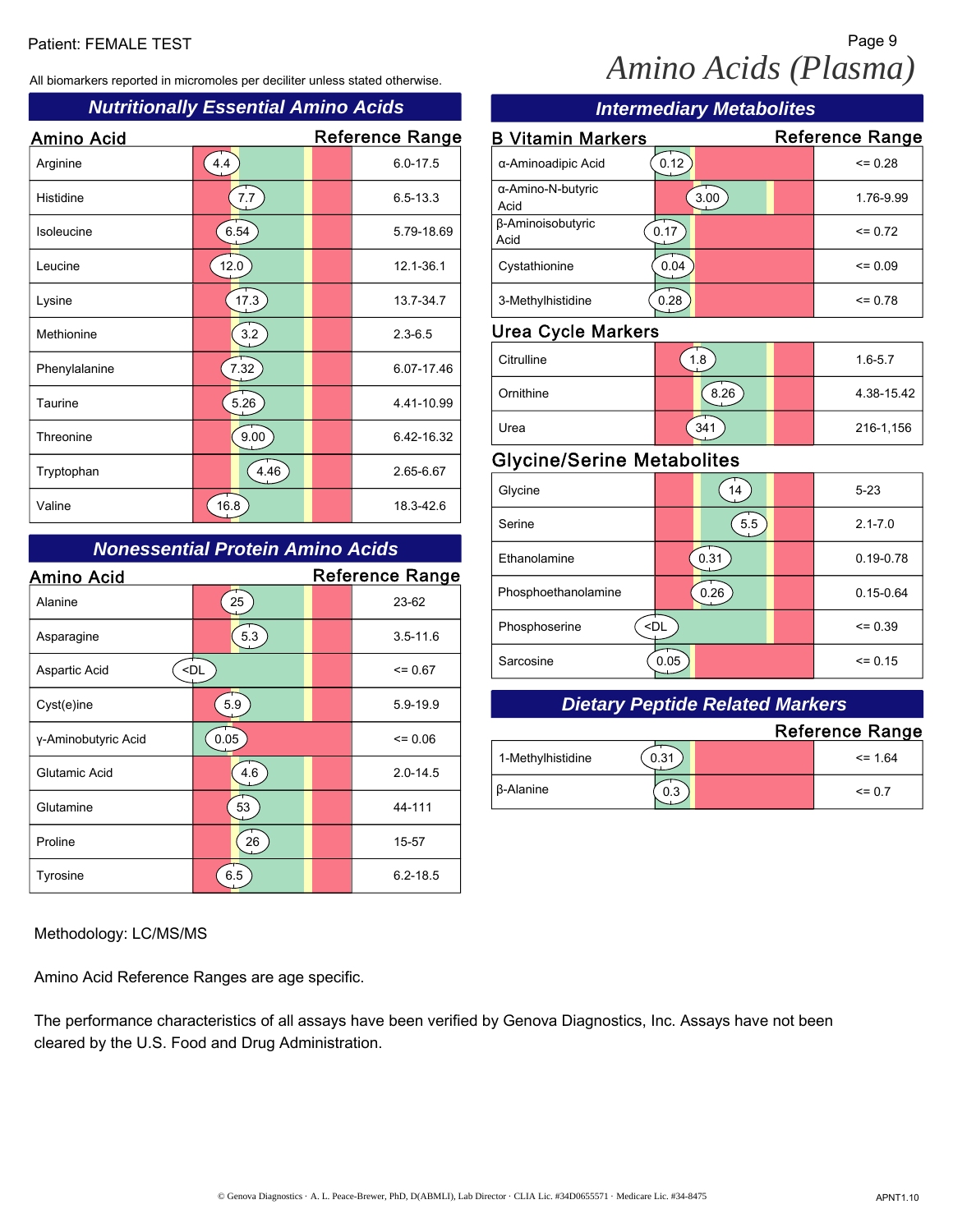# *Essential and Metabolic Fatty Acids Markers (RBCs)*

|                                   | <b>Omega 3 Fatty Acids</b>      |                        |                                           | <b>Omega 6 Fatty Acids</b>                      |
|-----------------------------------|---------------------------------|------------------------|-------------------------------------------|-------------------------------------------------|
| Analyte                           | (cold water fish, flax, walnut) | <b>Reference Range</b> | Analyte                                   | R<br>(vegetable oil, grains, most meats, dairy) |
| α-Linolenic<br>(ALA) 18:3 n3      | 0.19                            | $= 0.09$ wt %          | Linoleic<br>(LA) 18:2 n6                  | 15.4                                            |
| Eicosapentaenoic<br>(EPA) 20:5 n3 | 0.35                            | $>= 0.16$ wt %         | v-Linolenic<br>(GLA) 18:3 n6              | 0.09                                            |
| Docosapentaenoic<br>(DPA) 22:5 n3 | 1.79                            | $>= 1.14$ wt %         | Dihomo-y-linolenic<br>(DGLA) 20:3 n6      | 1.77                                            |
| Docosahexaenoic<br>(DHA) 22:6 n3  | 2.7                             | $>= 2.1$ wt %          | Arachidonic<br>(AA) 20:4 n6               | 16                                              |
| % Omega 3s                        | 5.0                             | $>= 3.8$               | Docosatetraenoic<br>$(DT_A)$ $(22.4 - 6)$ | 2.99                                            |

| <b>Omega 9 Fatty Acids</b> |             |                        |  |  |  |  |
|----------------------------|-------------|------------------------|--|--|--|--|
| Analyte                    | (olive oil) | <b>Reference Range</b> |  |  |  |  |
| Oleic<br>18:1 n9           |             | 10-13 wt %             |  |  |  |  |
| Nervonic<br>24:1 n9        | 3.1         | $2.1 - 3.5$ wt %       |  |  |  |  |
| % Omega 9s                 | 14.7        | 13.3-16.6              |  |  |  |  |

| <b>Saturated Fatty Acids</b> |  |                                    |      |                    |  |
|------------------------------|--|------------------------------------|------|--------------------|--|
| Analyte                      |  | (meat, dairy, coconuts, palm oils) |      | Reference Range    |  |
| Palmitic<br>C16:0            |  | 20                                 |      | 18-23 wt %         |  |
| Stearic<br>C18:0             |  |                                    | 17   | 14-17 wt %         |  |
| Arachidic<br>C20.0           |  | 0.28                               |      | $0.22 - 0.35$ wt % |  |
| <b>Behenic</b><br>C22:0      |  | 1.07                               |      | 0.92-1.68 wt %     |  |
| Tricosanoic<br>C23:0         |  |                                    | 0.29 | $0.12 - 0.18$ wt % |  |
| Lignoceric<br>C24:0          |  | 2.8                                |      | $2.1 - 3.8$ wt %   |  |
| Pentadecanoic<br>C.15:0      |  | 0.12                               |      | $0.07 - 0.15$ wt % |  |
| Margaric<br>C17:0            |  | 0.31                               |      | $0.22 - 0.37$ wt % |  |
| % Saturated Fats             |  | 41.9                               |      | 39.8-43.6          |  |

Methodology: GCMS

| <b>S</b>               |                                      | <b>Omega 6 Fatty Acids</b>                 |                 |  |  |  |
|------------------------|--------------------------------------|--------------------------------------------|-----------------|--|--|--|
| <b>Reference Range</b> | Analyte                              | (vegetable oil, grains, most meats, dairy) | Reference Range |  |  |  |
| $>= 0.09$ wt %         | Linoleic<br>(LA) 18:2 n6             | 15.4                                       | 10.5-16.9 wt %  |  |  |  |
| $>= 0.16$ wt %         | v-Linolenic<br>(GLA) 18:3 n6         | 0.09                                       | 0.03-0.13 wt %  |  |  |  |
| $>= 1.14$ wt %         | Dihomo-y-linolenic<br>(DGLA) 20:3 n6 | 1.77                                       | $>= 1.19$ wt %  |  |  |  |
| $>= 2.1$ wt %          | Arachidonic<br>(AA) 20:4 n6          | 16                                         | 15-21 wt %      |  |  |  |
| $>= 3.8$               | Docosatetraenoic<br>(DTA) 22:4 n6    | 2.99                                       | 1.50-4.20 wt %  |  |  |  |
|                        | Eicosadienoic<br>20:2 n6             | 0.33                                       | $= 0.26$ wt %   |  |  |  |
| ds                     | % Omega 6s                           | 36.6                                       | 30.5-39.7       |  |  |  |

| しいし<br>18:1 n9      |                                    | 10-13 wt $\%$          |                        | <b>Monounsaturated Fats</b> |                        |
|---------------------|------------------------------------|------------------------|------------------------|-----------------------------|------------------------|
| Nervonic<br>24:1 n9 | 3.1                                | $2.1 - 3.5$ wt %       | Omega 7 Fats           |                             | <b>Reference Range</b> |
| % Omega 9s          | 14.7                               | 13.3-16.6              | Palmitoleic<br>16:1 n7 | 0.23                        | $= 0.64$ wt %          |
|                     |                                    |                        | Vaccenic<br>18:1 n7    | 0.94                        | $= 1.13$ wt %          |
|                     | <b>Saturated Fatty Acids</b>       |                        | <b>Trans Fat</b>       |                             |                        |
| าalyte              | (meat, dairy, coconuts, palm oils) | <b>Reference Range</b> | Elaidic<br>18:1 n9t    | 0.47                        | $= 0.59$ wt %          |
| Dolmitia            |                                    |                        |                        |                             |                        |

| <b>Delta - 6 Desaturase Activity</b> |  |  |  |              |
|--------------------------------------|--|--|--|--------------|
| Upregulated Functional Impaired      |  |  |  |              |
| Linoleic / DGLA<br>18:2 n6 / 20:3 n6 |  |  |  | $6.0 - 12.3$ |

| <b>Cardiovascular Risk</b>    |     |                        |
|-------------------------------|-----|------------------------|
| Analyte                       |     | <b>Reference Range</b> |
| Omega 6s / Omega 3s           | 7.3 | $3.4 - 10.7$           |
| AA / EPA<br>20:4 n6 / 20:5 n3 | 45  | 12-125                 |
| Omega 3 Index                 | 3.1 | $>= 4.0$               |

The Essential Fatty Acid reference ranges are based on an adult population.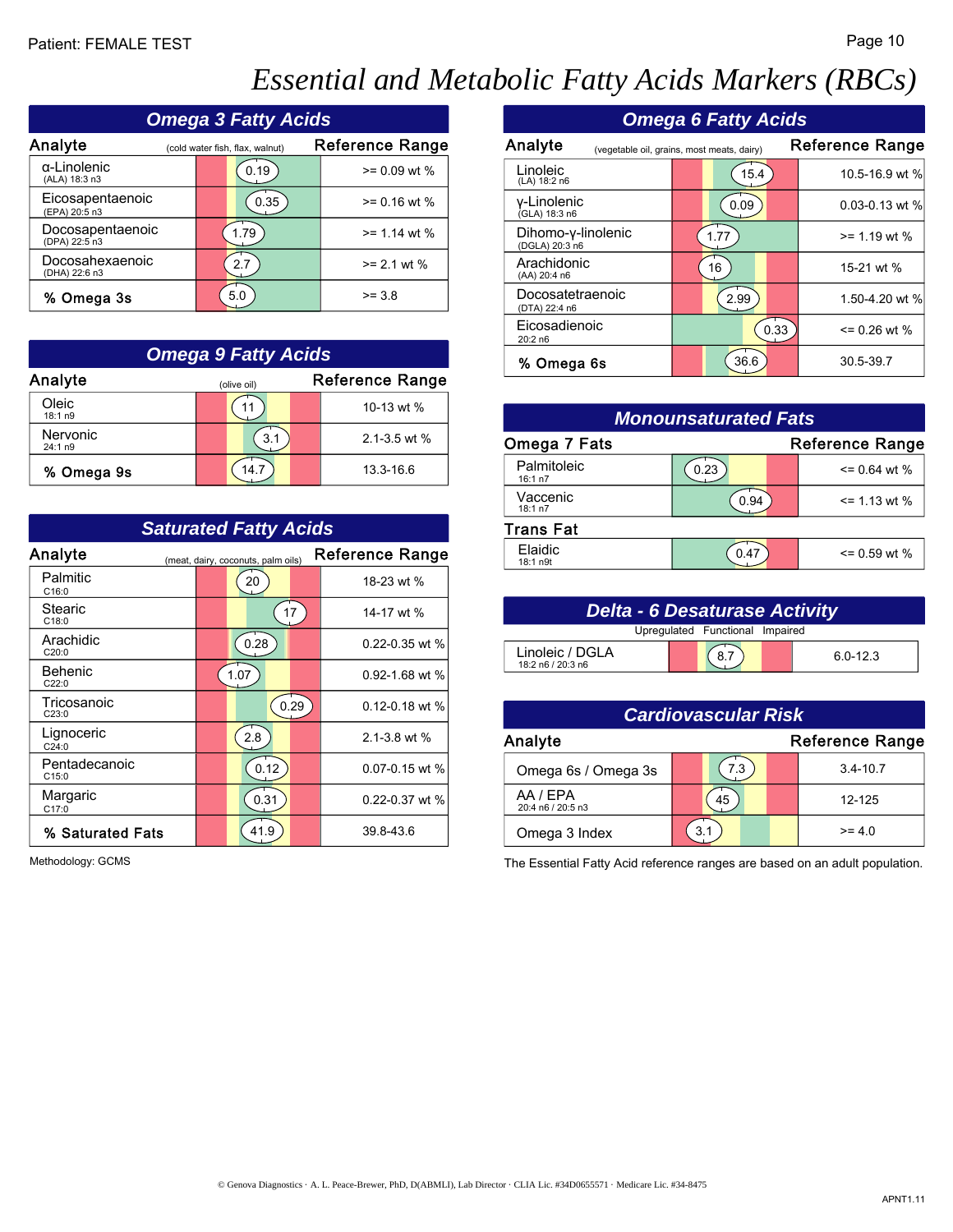

This test was developed and its performance characteristics determined by Genova Diagnostics, Inc. It has not been cleared by the U.S. Food and Drug Administration.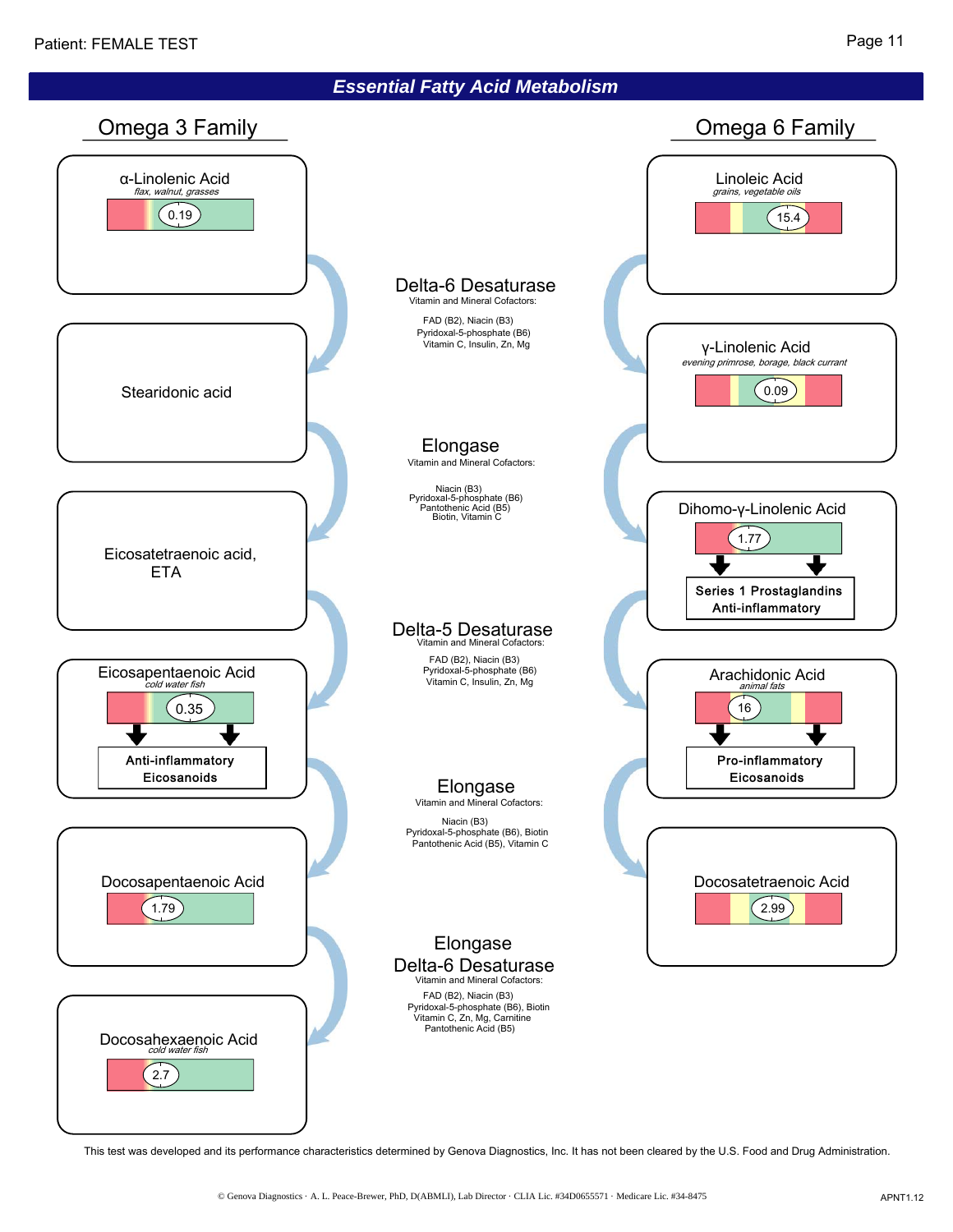## Patient: FEMALE TEST

# *Oxidative Stress Markers*

# *Oxidative Stress Markers*

#### Reference Range

Methodology: Colorimetric, thiobarbituric acid reactive substances (TBARS), Alkaline Picrate, Hexokinase/G-6-PDH, LC/MS/MS, HPLC

| Glutathione<br>(whole blood)        |      | 1,353 | $>= 669$<br>micromol/L      |
|-------------------------------------|------|-------|-----------------------------|
| Lipid Peroxides (urine)             | 7.6  |       | <=10.0<br>micromol/g Creat. |
| 8-OHdG (urine)                      |      |       | <=15<br>mcg/g Creat.        |
| Coenzyme Q10,<br>Ubiquinone (serum) | 0.59 |       | $0.43 - 1.49$<br>mcg/mL     |

The Oxidative Stress reference ranges are based on an adult population.

The performance characteristics of the Oxidative Stress Markers have been verified by Genova Diagnostics, Inc. They have not been cleared by the U.S. Food and Drug Administration.

# *Vitamin D (Serum)* Inside Range Outside Range Reference Range

| Methodology: Chemiluminescent              | 11000101190 | <b>OUNIOU INAILY</b> |              |
|--------------------------------------------|-------------|----------------------|--------------|
| 125 - OH Vitamin D ◆                       |             |                      | 50-100 ng/mL |
| Deficiency = $<$ 20 ng/mL ( $<$ 50 nmol/L) |             |                      |              |

Insufficiency = 20-49 ng/mL (50-124 nmol/L) Optimal = 50-100 ng/mL (125-250 nmol/L) Excessive = > 100 ng/mL (> 250 nmol/L)

# *Elemental Markers*

| Element                    | Reference Range | <b>Reference Range</b> | Element                      |
|----------------------------|-----------------|------------------------|------------------------------|
| Copper<br>(plasma)         | 138.0           | 75.3-192.0 mcg/dL      | Lead                         |
| Magnesium<br>(RBC)         | 46.2            | $30.1 - 56.5$ mcg/g    | Mercury                      |
| Manganese<br>(whole blood) | 7.9             | $3.0 - 16.5$ mcg/L     | Arsenic                      |
| Potassium<br>(RBC)         | 3,045           | 2,220-3,626 mcg/g      | Cadmium                      |
| Selenium<br>(whole blood)  | 187             | 109-330 mcg/L          | Tin                          |
| Zinc<br>(plasma)           | 134.3           | 64.3-159.4 mcg/dL      | * All toxic E<br>Methodology |

| าts                | <b>Toxic Elements*</b>                                     |                        |  |
|--------------------|------------------------------------------------------------|------------------------|--|
| Reference Range    | Element<br><b>Reference Range</b>                          | <b>Reference Range</b> |  |
| 75.3-192.0 mcg/dL  | 0.82<br>Lead                                               | $\leq$ 2.81 mcg/dL     |  |
| 30.1-56.5 mcg/g    | <dl<br>Mercury</dl<br>                                     | $= 4.35$ mcg/L         |  |
| $3.0 - 16.5$ mcg/L | $5.0\,$<br>Arsenic                                         | $= 13.7$ mcg/L         |  |
| 2,220-3,626 mcg/g  | Cadmium<br>1.22                                            | $= 1.22$ mcg/L         |  |
| 109-330 mcg/L      | Tin<br><dl< td=""><td><math>= 0.39</math> mcg/L</td></dl<> | $= 0.39$ mcg/L         |  |
|                    | * All taids. Elements, and monociment be integrate televal |                        |  |

All toxic Elements are measured in whole blood. Methodology: ICP-MS

The Elemental reference ranges are based on an adult population.

The performance characteristics of the Elemental Markers have been verified by Genova Diagnostics, Inc. They have not been cleared by the U.S. Food and Drug Administration.

Elemental testing performed by Genova Diagnostics, Inc. 3425 Corporate Way, Duluth, GA 30096 - Robert M. David, PhD, Lab Director - CLIA Lic. #11D0255349 - Medicare Lic. #34-8475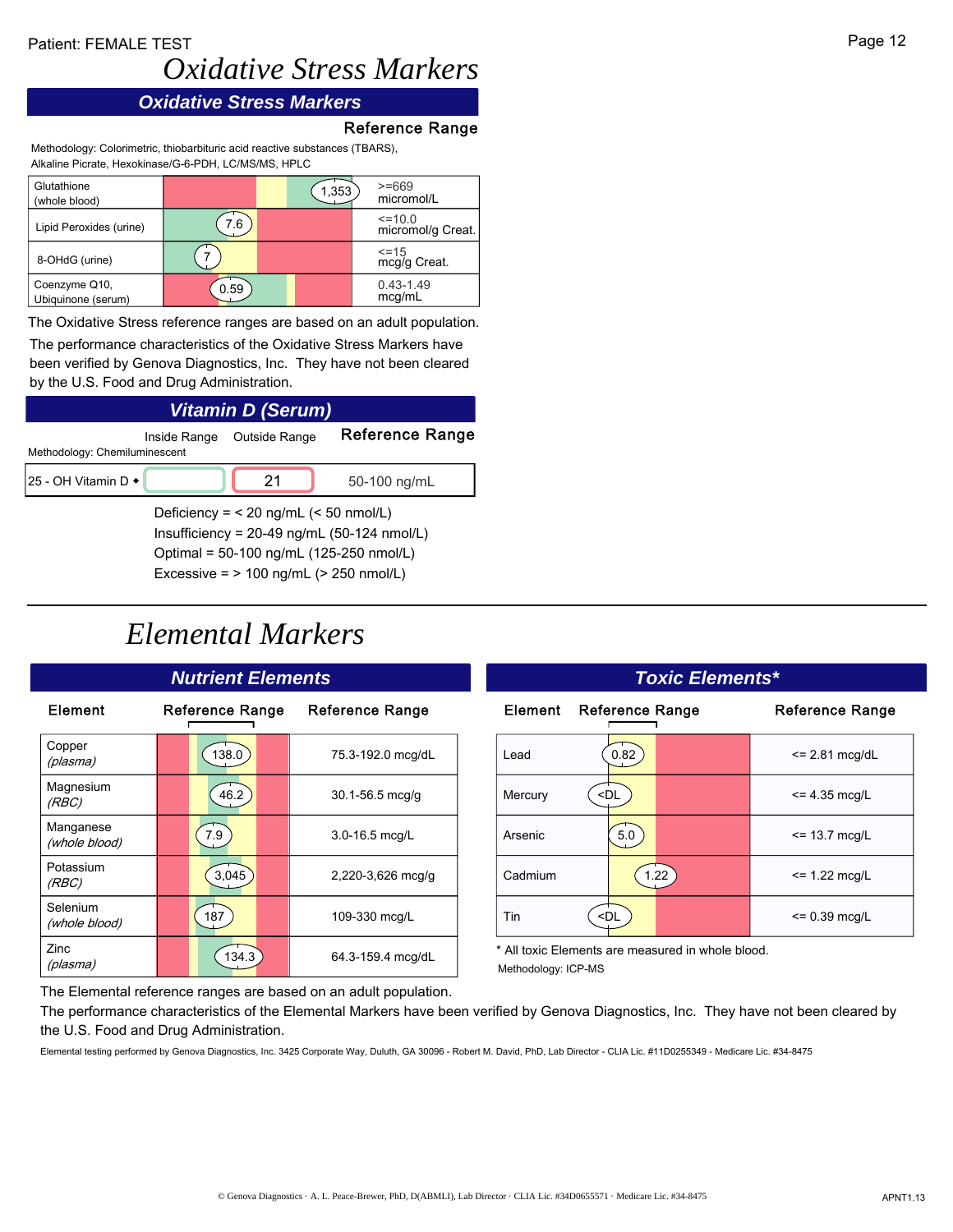# *Commentary*

Please note the reference range for 8-OHdG (urine) has been updated.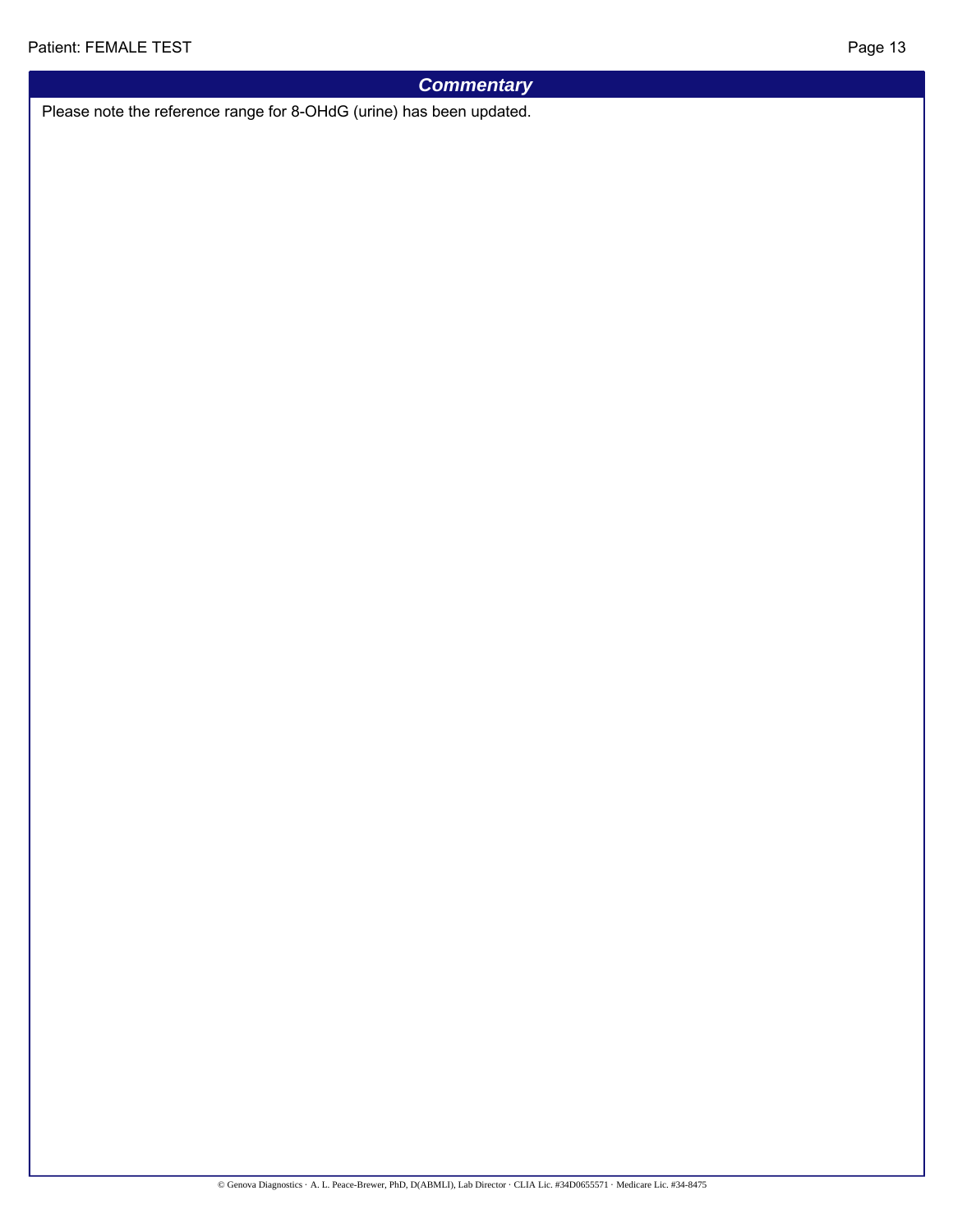# *Interpretation At-A-Glance Details*

# Antioxidants

Vitamin A / Carotenoids Contributing Biomarkers:

Lipid Peroxides

Vitamin E / Tocopherols Contributing Biomarkers: Lipid Peroxides

α-Lipoic Acid Contributing Biomarkers: Lipid Peroxides **Taurine** 

CoQ10 Contributing Biomarkers: Succinic Acid

Glutathione **Contributing Biomarkers:** Lipid Peroxides

Plant-based Antioxidants Contributing Biomarkers: Lipid Peroxides

# B-Vitamins

Thiamin - B1 Contributing Biomarkers: 5-OH-Indoleacetic Acid α-Keto-β-Methylvaleric Acid α-Ketoisovaleric Acid

Riboflavin - B2 Contributing Biomarkers: Glutaric Acid

Niacin - B3 Contributing Biomarkers: Leucine Valine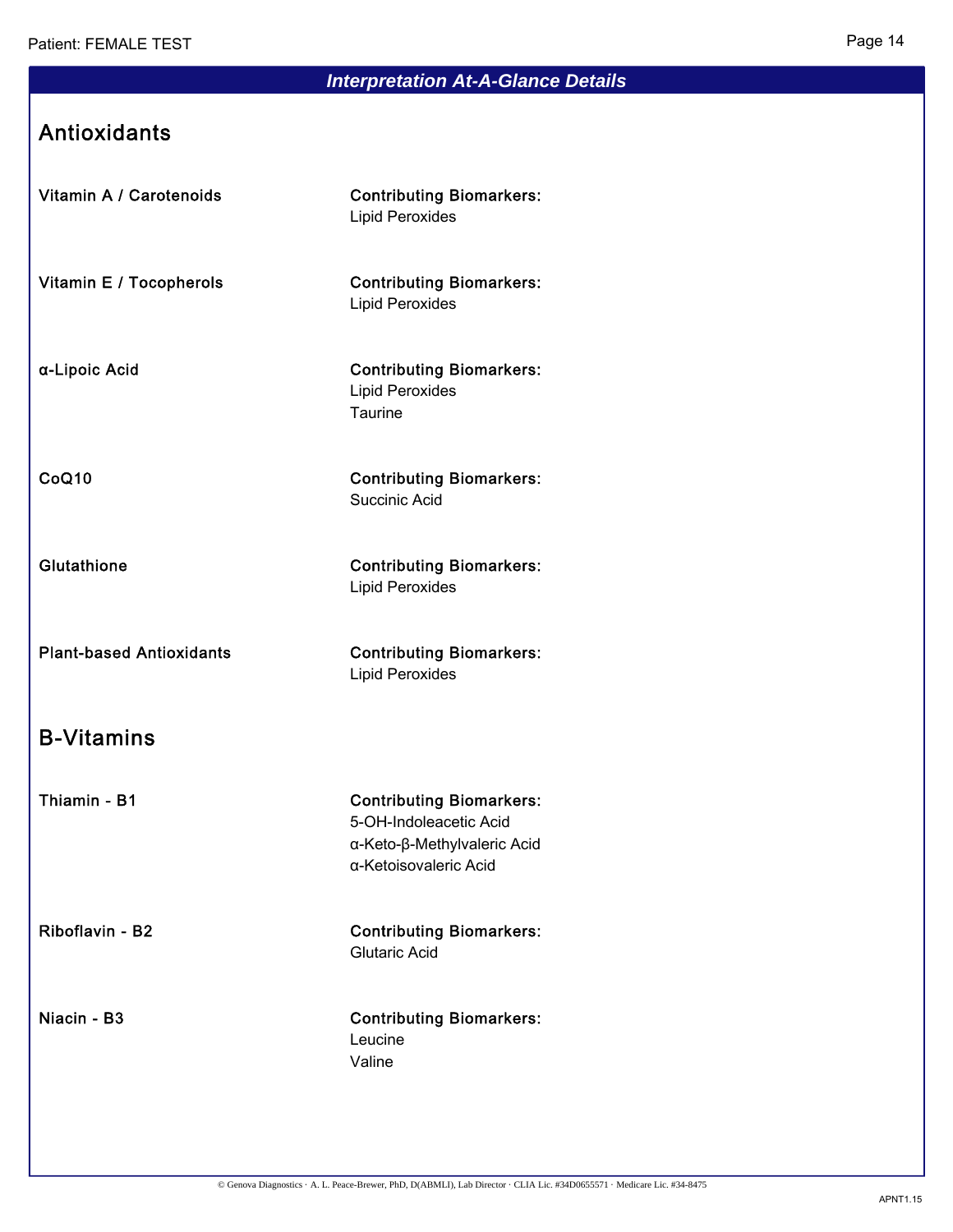| <b>Interpretation At-A-Glance Details</b> |                                                                                |  |  |
|-------------------------------------------|--------------------------------------------------------------------------------|--|--|
| Pyridoxine - B6                           | <b>Contributing Biomarkers:</b><br>Arginine<br>Cyst(e)ine<br>Leucine<br>Valine |  |  |
| Cobalamin - B12                           | <b>Contributing Biomarkers:</b><br>Cyst(e)ine<br>Leucine                       |  |  |
| <b>Minerals</b>                           |                                                                                |  |  |
| Manganese                                 | <b>Contributing Biomarkers:</b><br>5-OH-Indoleacetic Acid                      |  |  |
| <b>Essential Fatty Acids</b>              |                                                                                |  |  |
| Need for<br><b>Essential Fatty Acids</b>  | <b>Contributing Biomarkers:</b><br>Omega 3 Index                               |  |  |
| <b>Digestive Support</b>                  |                                                                                |  |  |
| <b>Need for Probiotics</b>                | <b>Contributing Biomarkers:</b><br><b>Benzoic Acid</b>                         |  |  |
| Need for<br><b>Pancreatic Enzymes</b>     | <b>Contributing Biomarkers:</b><br>Leucine<br>Valine                           |  |  |
|                                           |                                                                                |  |  |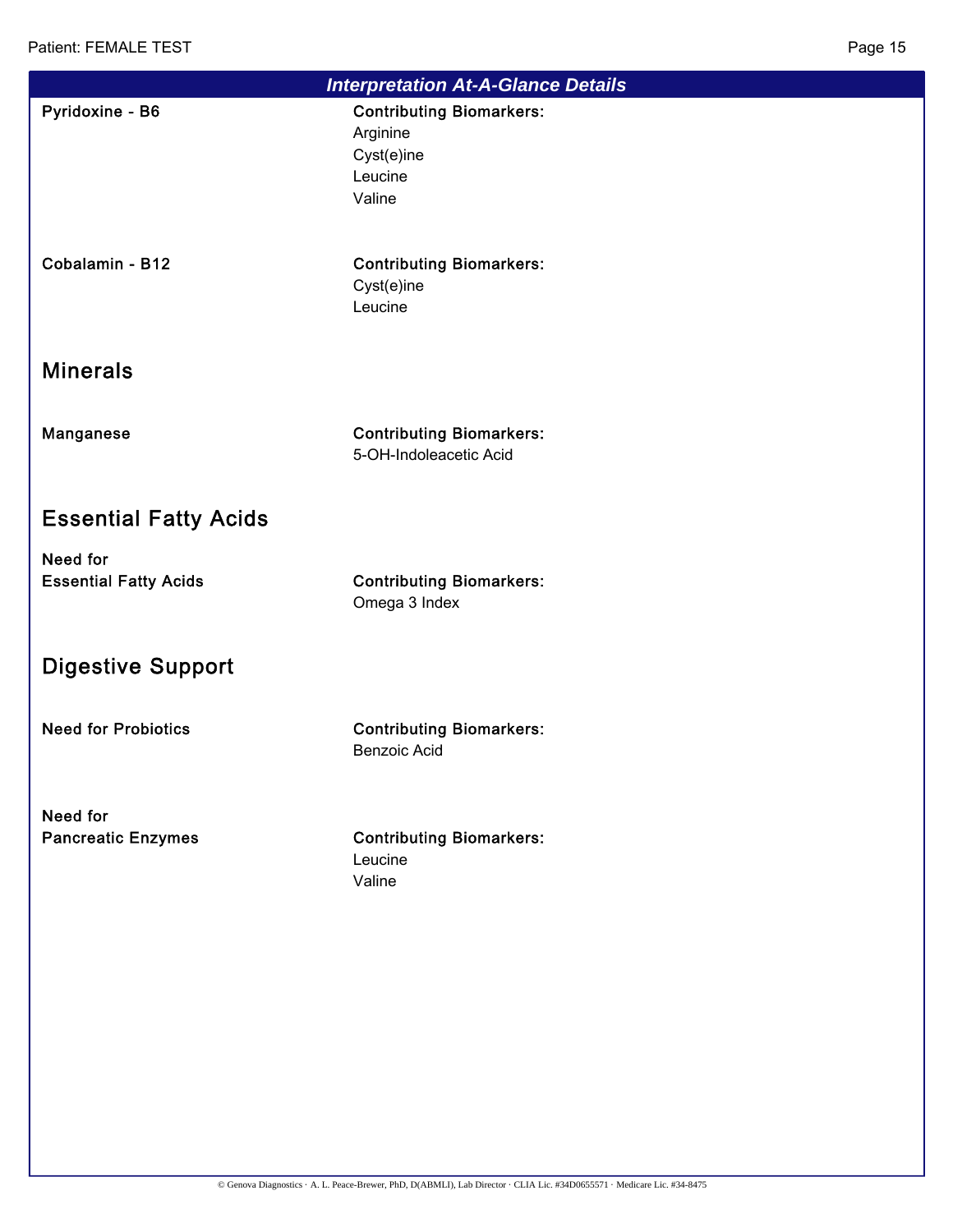# *Interpretation At-A-Glance Details*

# Functional Imbalances

Mitochondrial Dysfunction **Contributing Biomarkers:** 

Glutaric Acid

Need for Methylation **Contributing Biomarkers:** Arginine

Toxic Exposure Contributing Biomarkers: Glutaric Acid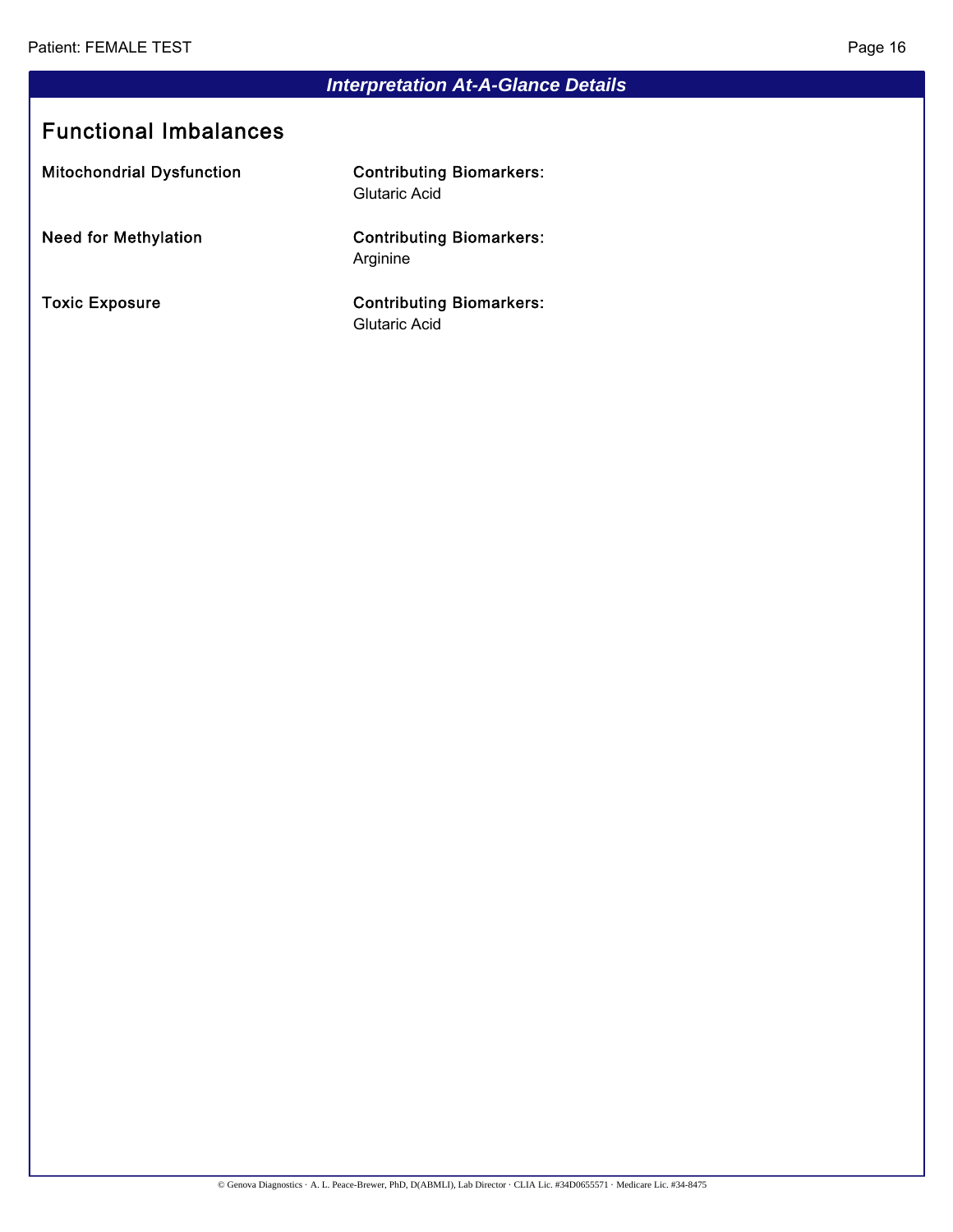# *Metabolic Analysis Markers*

#### *Commentary*

Commentary is provided to the practitioner for educational purposes, and should not be interpreted as diagnostic or treatment recommendations. Diagnosis and treatment decisions are the responsibility of the practitioner.

Benzoic acid is a common food component, especially in fruits and in particular berries/cranberries. It is also a common food additive/preservative. Benzoic acid is also formed by gut microflora metabolism of phenylalanine and dietary polyphenols. Elevated levels may thus reflect dietary intake (for example strawberries), imbalanced gut flora or a high intake of polyphenols or phenylalanine. Older studies note a relationship between decreased cognitive function and increased BA in the urine.

Glutaric Acid is measured to be high. This organic acid is formed from the essential amino acids lysine (primarily) and tryptophan, via alpha ketoadipic acid (AKAA) and glutaryl-CoA. Glutaric acid is elevated when glutaryl CoA metabolism is impaired, such as when needed nutrient cofactors are missing. Glutaryl-CoA is dehydrogenated to form glutaconyl-CoA and then crotonyl-CoA using a FAD-dependent dehydrogenase enzyme; the FAD (from riboflavin) becomes FADH2.

Glutaric aciduria may have negligible manifestations if mild, but if the dehydrogenase is notably weak, then severe symptoms can be experienced beginning in infancy and childhood with general neurological deterioration, spasticity and mental retardation. Glutaric acid can be very elevated in the rare case of multiple acyl-CoA dehydrogenase dysfunction. The resulting glutaric aciduria type II can lead to metabolic acidosis, hypoglycemia, hypotonia, nausea and diarrhea, and frequently the individual has a "sweaty feet" or foul odor. Poor weight gain and frequent regurgitation of food are seen in children. In glutaric aciduria type II, adipic, lactic, and beta-hydroxybutyric (BHBA) acids are also elevated. This more general enzyme impairment is postulated to be a weakness in mitochondrial electron transfer. Glutaric acid excess may or may not be helped by supplementation of riboflavin, mitochondrial support nutrients, or CoQ10.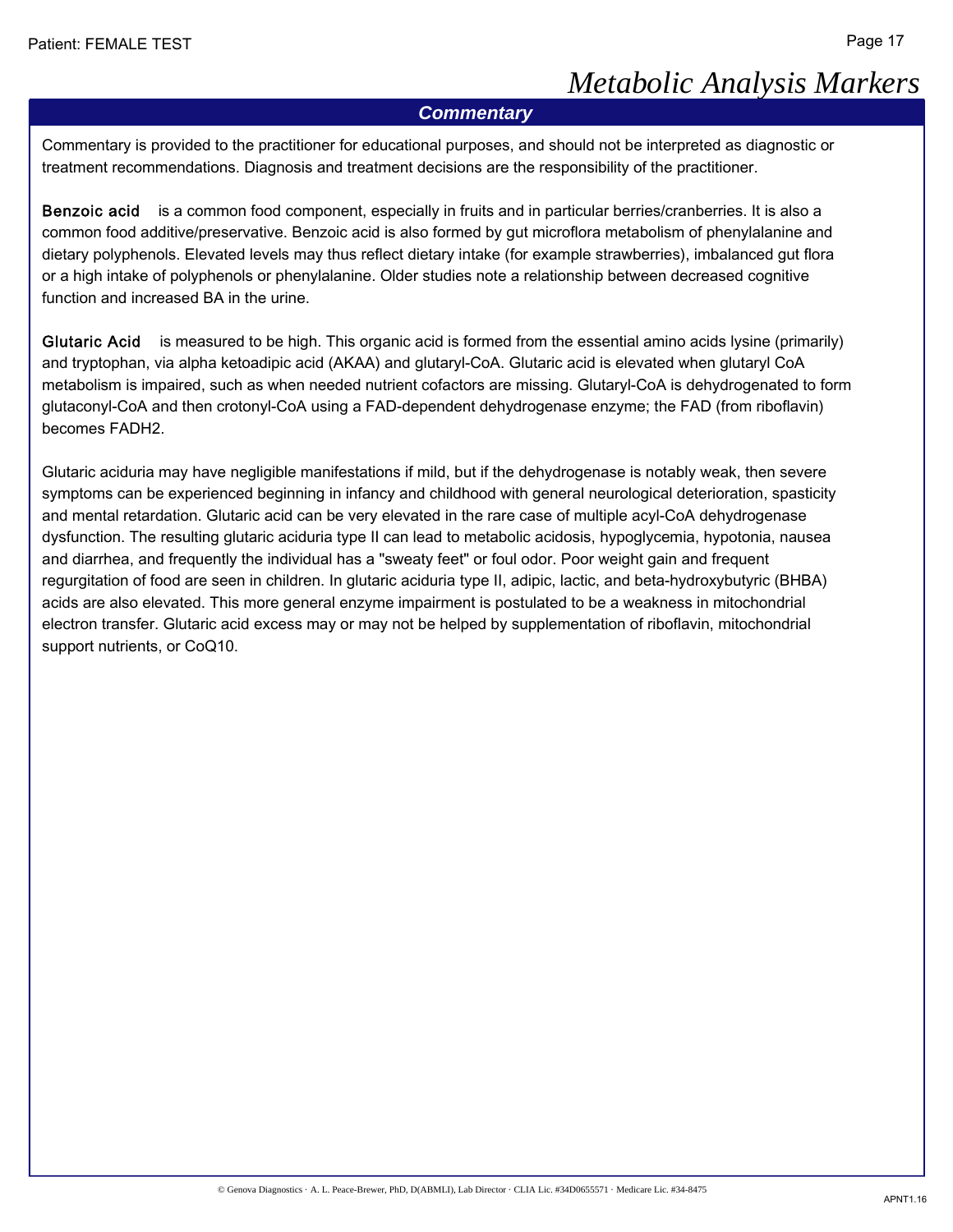# *Amino Acid Markers (Plasma)*

#### *Commentary*

Commentary is provided to the practitioner for educational purposes, and should not be interpreted as diagnostic or treatment recommendations. Diagnosis and treatment decisions are the responsibility of the practitioner.

 Arginine is low in the plasma. This amino acid is semiessential; it participates in the urea cycle for detoxication of ammonia, and it is a component of body protein. Arginine is a precursor of creatine and creatinine which are involved in muscle metabolism. Release of insulin by the pancreas is stimulated by arginine, and transient hyper-, hypoglycemia can be a consequence of arginine deficiency. Additionally, arginine is very important to leukocytes and immune function and is documented to stimulate killer cell activity for phagocytosis. Subnormal arginine often is consistent with muscle weakness, fatigue and is occasionally coincident with chronic infections. Arginine is found in all protein foods and is very abundant in seeds and nuts. Deficient arginine uptake can result from a poor quality diet or from gastrointestinal dysfunction. Rarely, low blood arginine can be secondary to renal wasting in cystinuria. A 24-hour urine amino acid analysis would rule out or confirm this possibility.

Leucine is measured to be low. It is nutritionally essential and is required for formation of body proteins, enzymes and some hormones. Leucine itself has a hormone-like activity which is stimulation of pancreatic release of insulin. The branched-chain structure of leucine makes it very important for the formation of flexible collagen tissues, particularly elastin in ligaments. Leucine is relatively abundant in all protein foods. Subnormal leucine is unusual but can coincide with: deficient activity of digestive peptidases, zinc deficiency, pancreatic dysfunction, or poor quality diet. Food intolerances and malabsorption may be coincident with subnormal leucine. This branched-chain amino acid often is subnormal in hepatic encephalopathy, and absorption and uptake can also be deficient following intestinal bypass procedures.

 Valine , a branched-chain structured amino acid, is measured to be low. This nutritionally essential amino acid is required for formation of body proteins and enzymes and it is normally in physiological balance with the other two similarly structured amino acids, leucine and isoleucine. The branched-chain structure of valine makes it very important to the formation of flexible collagen tissues, such as elastin in ligaments. Valine is relatively abundant in all protein foods. Low valine may result from a poor quality diet or from gastrointestinal dysfunction, particularly from digestive peptidase dysfunction. Zinc deficiency, pancreatic insufficiency, acidic small intestine, food intolerances and malabsorption may be involved. This branched-chain amino acid often is subnormal in hepatic encephalopathy, and absorption and uptake can also be deficient following intestinal bypass procedures.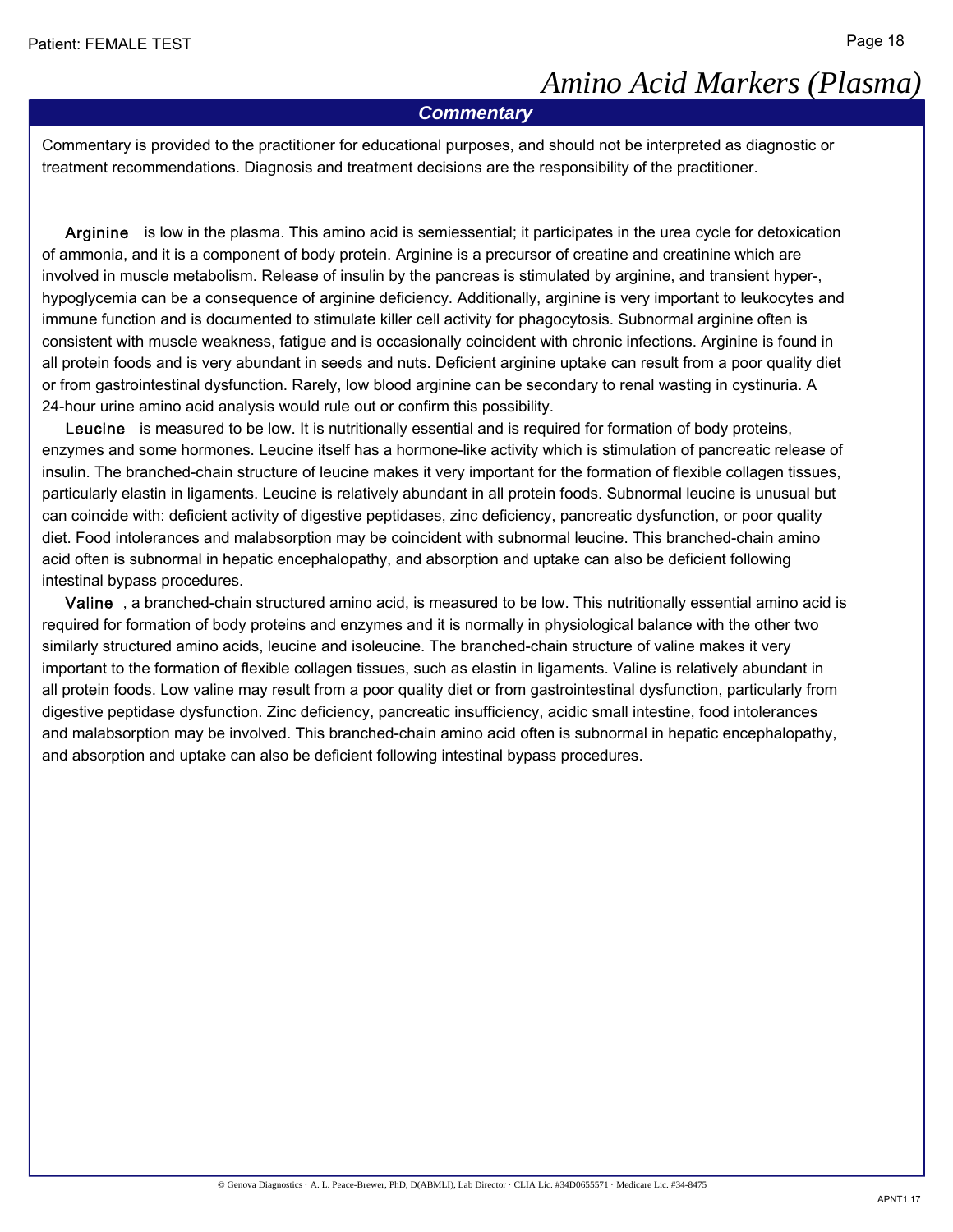# *Essential & Metabolic Fatty Acids Markers (RBCs)*

*Commentary*

Commentary is provided to the practitioner for educational purposes, and should not be interpreted as diagnostic or treatment recommendations. Diagnosis and treatment decisions are the responsibility of the practitioner.

 The Reference Range is a statistical interval representing 95% or 2 Standard Deviations (2 S.D.) of the reference population. One Standard Deviation (1 S.D.) is a statistical interval representing 68% of the reference population. Values between 1 and 2 S.D. are not necessarily abnormal. Clinical correlation is suggested. (See example below)



#### Fatty Acids and Your Health

 Doctors and nutritionists used to think that all fat was merely a way for the body to store calories for later use as energy, since, as we all know too well, if we eat excess food, our body converts those calories to fat. Only in the last century have we discovered that some fats are absolutely essential to health. Our bodies cannot make these fats, and so we must get them from our food, or our health will suffer. These Essential Fatty Acids (EFAs) have many functions in the body: they are the precursors for local "hormones"; they regulate all inflammation as well as all smooth muscle contraction and relaxation. These local hormones are given names like prostaglandins, leukotrienes and thromboxanes. EFAs are also essential components for all cell membranes. Their importance for health cannot be overemphasized since the brain, nerves, eyes, connective tissue, skin, blood vessels, and every cell in the body depend on a proper balance of essential fatty acids for optimal function. It is the fats found in red blood cell membranes, known as phospholipids, that this test measures.

 Essential fatty acids are classified into fat "families": omega 3 fats and omega 6 fats. Non-essential fat "families" include omega-9 fats, saturated fats, omega-7 fats, and trans-fats. Optimal health depends on the proper balance of all fats - both essential and non-essential fats - in the diet. Proper balance means adequate amounts of each individual fat, without having too much, and maintaining proper balance between the various "families" of fats. Fat health also means avoiding potentially harmful fats such as trans fats found in shortening, margarine, fried foods and dairy. A proper balance of fatty acids will lead to mental health and proper nerve function, a healthy heart and circulatory system, reduced inflammation in general, proper gastrointestinal and lung function, a more balanced immune system, and even healthy skin, hair and nails. Fatty acid balance is also critical for the health of all pregnant women and their babies since the developing brain and nervous system of the baby requires large amounts of EFAs that must come from the mother. Fatty acid imbalances have been seen in many disease processes including heart disease, hypertension, insulin resistance and diabetes, asthma, painful menstruation, pre-menstrual syndrome (PMS), depression, attention deficit hyperactivity disorder (ADHD), senility, obsessive-compulsive disorder, and post-partum depression.

 This Essential and Metabolic Fatty Acid Analysis allows your health care practitioner to examine the fats found in your red blood cell membranes. These fats represent the types of fats your body has available to make cell membranes and the local "hormones" that control inflammation and smooth muscle contraction throughout the body. Following your health care practitioner's advice on diet and fatty acid supplementation is likely to restore your fatty acids to a state of healthy balance.

#### Results of Your Individual Essential and Metabolic Fatty Acid Analysis

Docosahexaenoic acid (DHA) is within the reference range, but below the functional physiologic range. DHA is the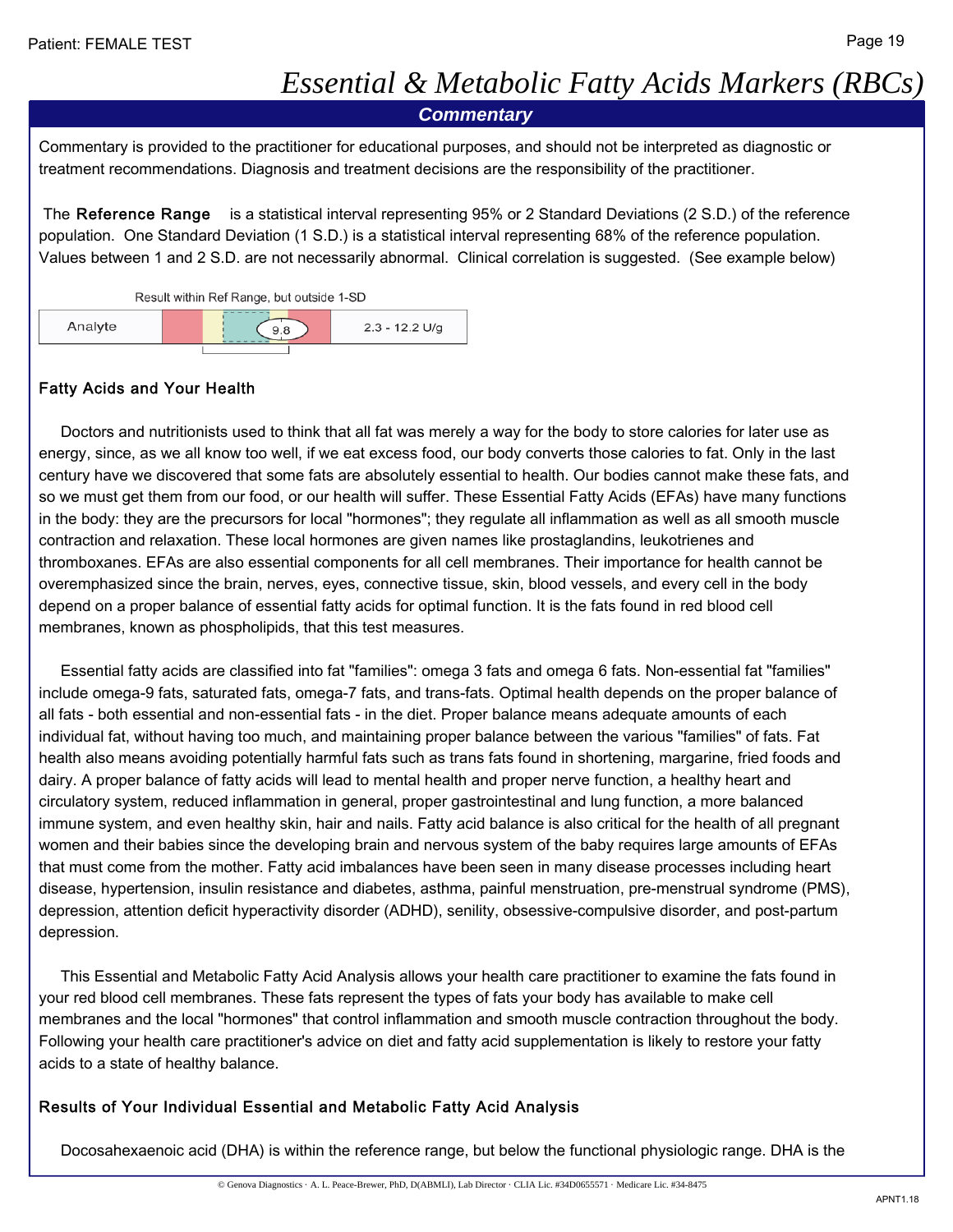#### *Commentary*

longest and most polyunsaturated fatty acid in the body and is critical for proper membrane fluidity and for the proper function of all cells, especially nerve and brain. Low DHA (and low ALA, and the ratio of AA to EPA) has been correlated with the severity of depression in depressed patients. Low DHA has also been associated with increased tendency to aggression, violence, depression and suicide.

 Adequate DHA is critical for pregnant or breast-feeding women and their babies. Brain and nerve cells in the developing fetus require huge amounts of DHA (and AA). The brain at birth weighs ~350g and by 12 months old weighs  $\sim$ 1000g. 60% of the brain s weight is fat, the most important being DHA and AA. Because these fats are essential, they must come from the mother. Women with lower DHA levels have a much higher incidence of gestational diabetes, hypertension and pre-eclampsia during pregnancy and a much higher incidence of post-partum depression and post-partum obsessive/compulsive disorder after birth. Breast fed babies show much faster neurological development, presumably due to the presence of DHA and AA in breast milk. Until very recently, baby formula did not contain DHA or AA. Moderate maternal DHA supplementation has been shown to increase breast milk DHA levels dramatically.

 DHA is found in cold water fish (salmon, mackerel, sardines, etc.) and in fish oil and cod liver oil supplements. A vegetarian, algae-derived DHA is available as a supplement.

 Linoleic acid (LA) is within the reference range, but above the functional physiologic range. LA is the main fatty acid in all vegetable oils (corn, peanut, soy, sunflower, safflower, canola, etc.). High LA levels are frequently seen in people consuming a high fat diet, especially with over-consumption of vegetable oils. High LA consumption has been associated with increased risk of breast, colon and prostate cancers; and with increased risk of cognitive impairment. LA is known to be a cellular mitogen; adequate amounts facilitate cell repair and division, but excess amounts may lead to abnormal cell division.

 Reducing the consumption of vegetable oils and using olive oil (high in omega-9 oleic acid) as the main dietary oil is the best means of lowering LA levels.

 Elaidic acid is within the reference range, but above the functional physiologic range. Elaidic acid is a trans fatty acid and may represent excess consumption of partially hydrogenated oils (shortening, margarine, fried foods, etc.) or dairy fat (cream, ice cream, whole milk, etc.). Because of their shape, trans fats behave like saturated fats and have been shown to increase LDL cholesterol levels and decrease HDL cholesterol levels, contributing to the development of heart disease. The double bond in trans fats is thought to bind to desaturase enzymes and impair the production of their metabolically necessary products. Epidemiological studies have associated increased trans fat consumption with breast, colon and prostate cancer incidence.

 Pentadecanoic acid and/or Tricosanoic acid are above the reference range. Odd chain fatty acids are produced when endogenous fatty acid synthesis begins with propionic acid (3-carbon fatty acid) as substrate rather than acetic acid (2-carbon). Propionate is found in high quantities in butter and other dairy products. Propionate is also one of the short chain fatty acids produced by our gut bacteria in the fermentation (digestion) of water-soluble fiber. With adequate B12 and biotin, propionate can be converted into succinate for use in the citric acid cycle and energy production. High levels of odd chain fatty acids in cell membranes may indicate an increased need for B12 and biotin, or may result from an exceptionally high water-soluble fiber diet.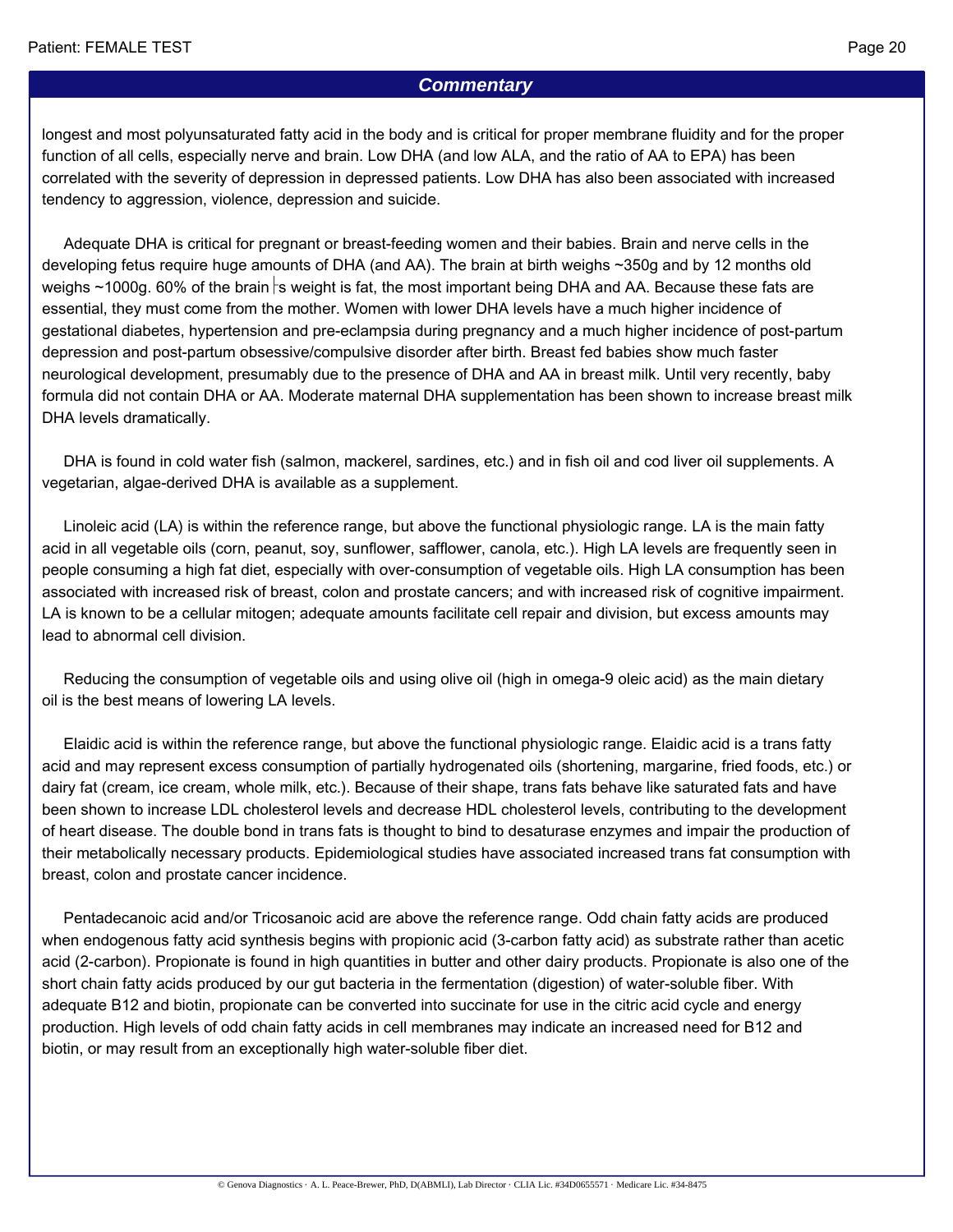# *Oxidative Stress Markers*

#### *Commentary*

Commentary is provided to the practitioner for educational purposes, and should not be interpreted as diagnostic or treatment recommendations. Diagnosis and treatment decisions are the responsibility of the practitioner.

The performance characteristics of this assay have been verified by Genova Diagnostics, Inc. This assay for Vitamin D has been cleared by the U.S. Food and Drug Administration.

#### Deficient or Insufficient levels:

 Vitamin D is a hormone produced in the skin during exposure to sunlight or consumed in the diet, and converted to its active form, calcitriol, in the liver and kidneys. Vitamin D helps regulate serum calcium and phosphorus levels by increasing intestinal absorption of calcium and stimulating tubular reabsorption of calcium. Vitamin D also affects numerous other functions in the body.

 Calcitriol deficiency can result in rickets or osteomalacia due to under-mineralization of the growing skeleton or demineralization of the adult skeleton, respectively. Hypovitaminosis D also increases the risk of infection, cancer, autoimmune disease, hypertension, arteriosclerosis, diabetes and/or insulin resistance, musculoskeletal pain, epilepsy, and migraine.